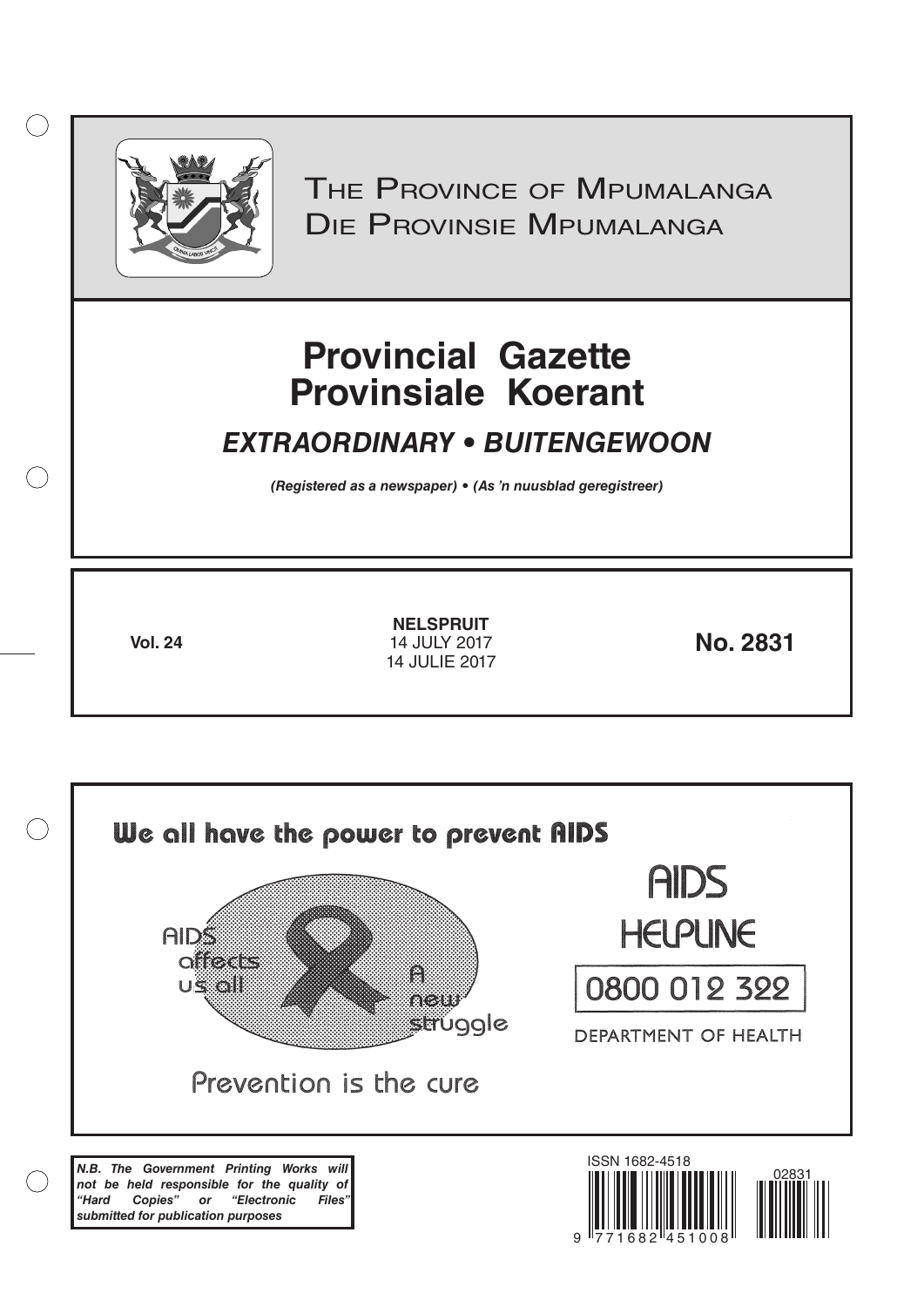# **IMPORTANT NOTICE:**

**The GovernmenT PrinTinG Works Will noT be held resPonsible for any errors ThaT miGhT occur due To The submission of incomPleTe / incorrecT / illeGible coPy.**

**no fuTure queries Will be handled in connecTion WiTh The above.**

# **CONTENTS**

*Page No No*

#### **GENERAL NOTICE**

| 70 | Mpumalanga Liquor Licensing Act, 2006 (Act No. 5 of 2006) : Notice of applications for liquor licences in terms of section 35 10 |    |
|----|----------------------------------------------------------------------------------------------------------------------------------|----|
|    |                                                                                                                                  |    |
|    |                                                                                                                                  |    |
|    |                                                                                                                                  | 14 |
| 71 | Mpumalanga Liquor Licensing Act, 2006 (Act No. 5 of 2006) : Notice of applications for transfer of liquor licences in terms of   |    |
|    |                                                                                                                                  | 15 |
|    |                                                                                                                                  | 15 |
|    |                                                                                                                                  |    |
|    |                                                                                                                                  |    |

# **LIST OF TARIFF RATES** FOR PUBLICATION OF LIQUOR NOTICES

**COMMENCEMENT: 1 APRIL 2016**

| <b>Pricing for Fixed Price Notices</b>                     |                      |  |  |  |
|------------------------------------------------------------|----------------------|--|--|--|
| <b>Notice Type</b>                                         | <b>New Price (R)</b> |  |  |  |
| Application for Liquor Licence - National                  | 150.00               |  |  |  |
| Application for Transfer of Liquor License - National      | 150.00               |  |  |  |
| Application for Liquor Licence - Gauteng                   | 150.00               |  |  |  |
| Application for Liguor Licence - Mpumalanga                | 150.00               |  |  |  |
| Application for Transfer of Liquor License - Mpumalanga    | 150.00               |  |  |  |
| Application for Liquor Licence - Northern Cape             | 150.00               |  |  |  |
| Application for Transfer of Liquor License - Northern Cape | 150.00               |  |  |  |

This gazette is also available free online at **www.gpwonline.co.za**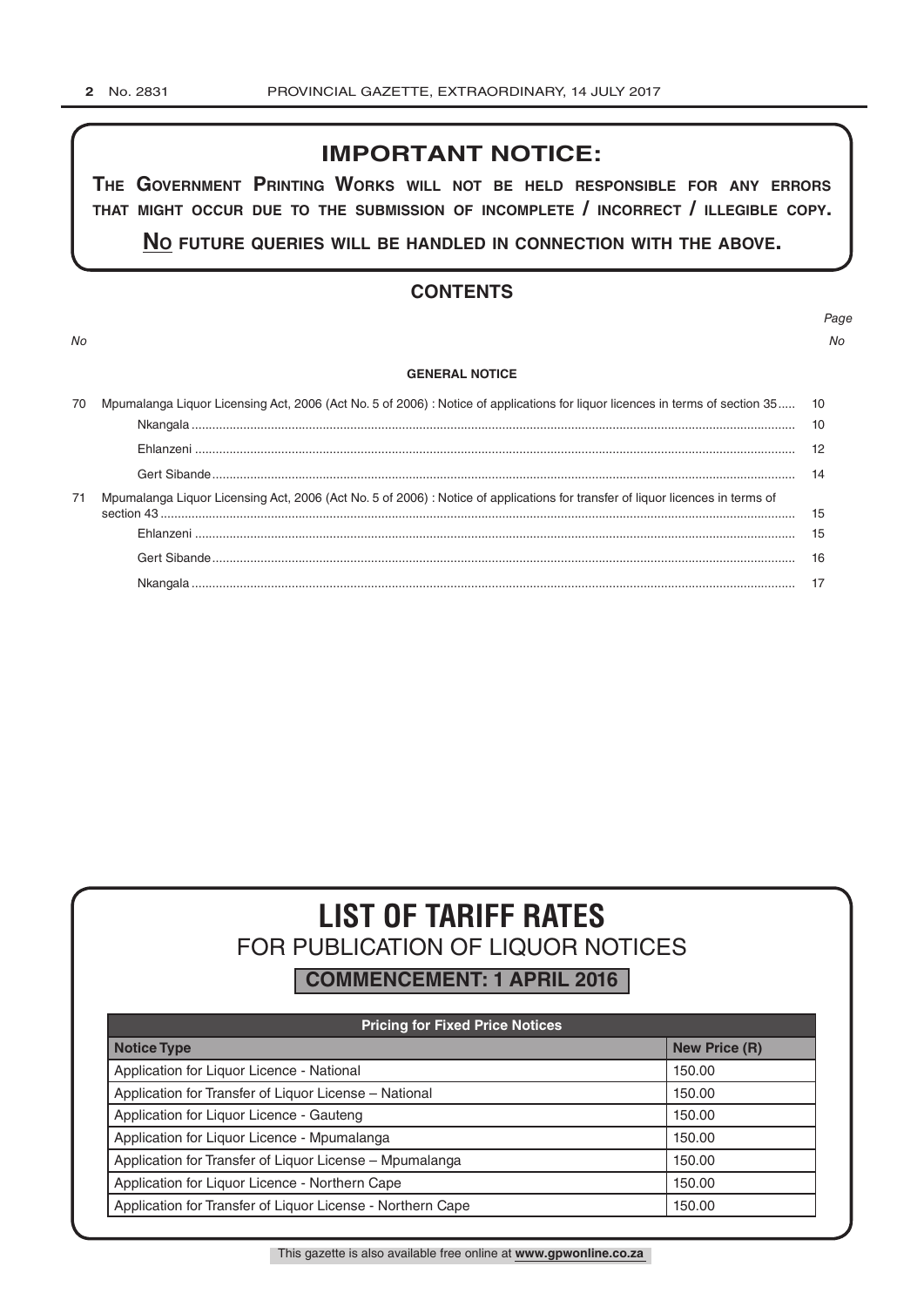#### *The closing time is 15:00 sharp on the following days:* **2017** *Closing times for* **APPLICATIONS FOR MPUMALANGA LIQUOR LICENCES** ➤ ➤ ➤ ➤ ➤ ➤ ➤ ➤ ➤ ➤ ➤ ➤ ➤ ➤ ➤ ➤ ➤ ➤ ➤ ➤ ➤ ➤ ➤ ➤ **06 January,** Friday, for the issue of Friday **13 January 2017 20 January,** Friday, for the issue of Friday **27 January 2017 03 February,** Friday, for the issue of Friday **10 February 2017 17 February,** Friday, for the issue of Friday **24 February 2017 03 March,** Friday, for the issue of Friday **10 March 2017 16 March,** Thursday, for the issue of Friday **24 March 2017 07 April,** Friday, for the issue of Friday **14 April 2017 20 April,** Thursday, for the issue of Friday **28 April 2017 05 May,** Friday, for the issue of Friday **12 May 2017 19 May,** Friday, for the issue of Friday **26 May 2017 02 June,** Friday, for the issue of Friday **09 June 2017 15 June,** Thursday, for the issue of Friday **23 June 2017 07 July,** Friday, for the issue of Friday **14 July 2017 21 July,** Friday, for the issue of Friday **28 July 2017 03 August,** Thursday, for the issue of Friday **11 August 2017 18 August,** Friday, for the issue of Friday **25 August 2017 01 September,** Friday, for the issue of Friday **08 September 2017 15 September,** Friday, for the issue of Friday **22 September 2017 06 October,** Friday, for the issue of Friday **13 October 2017 20 October,** Friday, for the issue of Friday **27 October 2017 03 November,** Friday, for the issue of Friday **10 November 2017 17 November,** Friday, for the issue of Friday **24 November 2017 01 December,** Friday, for the issue of Friday **08 December 2017 15 December,** Friday, for the issue of Friday **22 December 2017**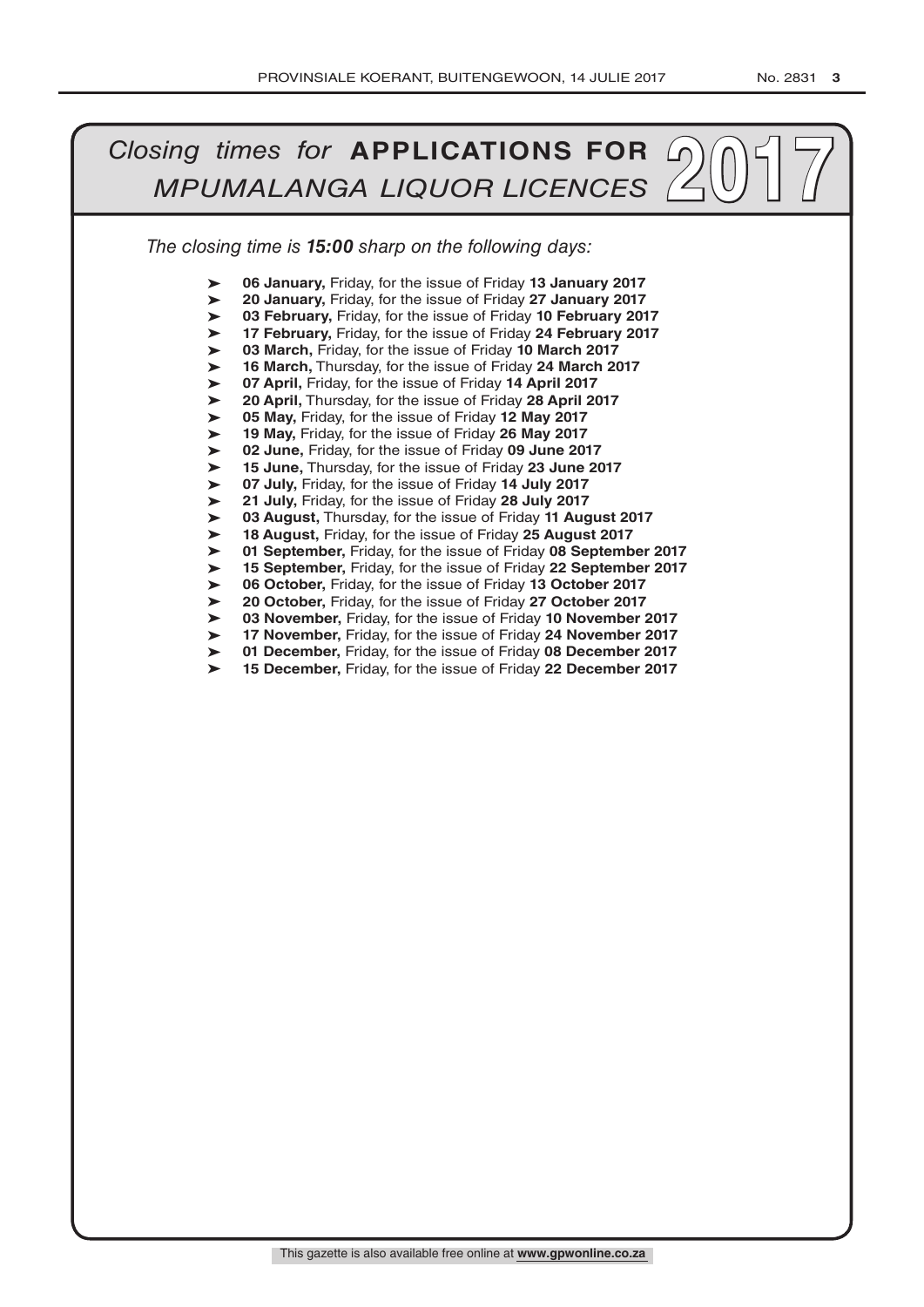The **Government Printing Works** (**GPW**) has established rules for submitting notices in line with its electronic notice processing system, which requires the use of electronic *Adobe* Forms. Please ensure that you adhere to these guidelines when completing and submitting your notice submission.

# **Closing Times for ACCepTAnCe of noTiCes**

- 1. The *Government Gazette* and *Government Tender Bulletin* are weekly publications that are published on Fridays and the closing time for the acceptance of notices is strictly applied according to the scheduled time for each gazette.
- 2. Please refer to the Submission Notice Deadline schedule in the table below. This schedule is also published online on the Government Printing works website www.gpwonline.co.za

All re-submissions will be subject to the standard cut-off times. **All notices received after the closing time will be rejected**.

| <b>Government Gazette Type</b>                   | <b>Publication</b><br><b>Frequency</b> | <b>Publication Date</b>                              | <b>Submission Deadline</b>                              | <b>Cancellations Deadline</b>                   |
|--------------------------------------------------|----------------------------------------|------------------------------------------------------|---------------------------------------------------------|-------------------------------------------------|
| <b>National Gazette</b>                          | Weekly                                 | Friday                                               | Friday 15h00 for next Friday                            | Tuesday, 15h00 - 3 days<br>prior to publication |
| <b>Regulation Gazette</b>                        | Weekly                                 | Friday                                               | Friday 15h00, to be published<br>the following Friday   | Tuesday, 15h00 - 3 days<br>prior to publication |
| <b>Petrol Price Gazette</b>                      | As required                            | First Wednesday of<br>the month                      | One week before publication                             | 3 days prior to<br>publication                  |
| <b>Road Carrier Permits</b>                      | Weekly                                 | Friday                                               | Thursday 15h00, to be<br>published the following Friday | 3 days prior to<br>publication                  |
| Unclaimed Monies (justice,<br>labour or lawyers) | January / As<br>required<br>2 per year | Any                                                  | 15 January / As required                                | 3 days prior to<br>publication                  |
| Parliament (acts, white paper,<br>green paper)   | As required                            | Any                                                  |                                                         | 3 days prior to<br>publication                  |
| <b>Manuals</b>                                   | As required                            | Any                                                  | <b>None</b>                                             | <b>None</b>                                     |
| <b>State of Budget</b><br>(National Treasury)    | <b>Monthly</b>                         | Any                                                  | 7 days prior to publication                             | 3 days prior to<br>publication                  |
| Legal Gazettes A, B and C                        | Weekly                                 | Friday                                               | One week before publication                             | Tuesday, 15h00 - 3 days<br>prior to publication |
| <b>Tender Bulletin</b>                           | Weekly                                 | Friday                                               | Friday 15h00 for next Friday                            | Tuesday, 15h00 - 3 days<br>prior to publication |
| Gauteng                                          | Weekly                                 | Wednesday                                            | Two weeks before publication                            | 3 days after submission<br>deadline             |
| <b>Eastern Cape</b>                              | Weekly                                 | Monday                                               | One week before publication                             | 3 days prior to<br>publication                  |
| Northern Cape                                    | Weekly                                 | Monday                                               | One week before publication                             | 3 days prior to<br>publication                  |
| <b>North West</b>                                | Weekly                                 | Tuesday                                              | One week before publication                             | 3 days prior to<br>publication                  |
| KwaZulu-Natal                                    | Weekly                                 | Thursday                                             | One week before publication                             | 3 days prior to<br>publication                  |
| Limpopo                                          | Weekly                                 | Friday                                               | One week before publication                             | 3 days prior to<br>publication                  |
| Mpumalanga                                       | Weekly                                 | Friday                                               | One week before publication                             | 3 days prior to<br>publication                  |
| <b>Gauteng Liquor License</b><br>Gazette         | Monthly                                | Wednesday before<br>the First Friday of the<br>month | Two weeks before publication                            | 3 days after submission<br>deadline             |
| Northern Cape Liquor License<br>Gazette          | Monthly                                | First Friday of the<br>month                         | Two weeks before publication                            | 3 days after submission<br>deadline             |
| National Liquor License Gazette                  | Monthly                                | First Friday of the<br>month                         | Two weeks before publication                            | 3 days after submission<br>deadline             |
| Mpumalanga Liquor License<br>Gazette             | 2 per month                            | Second & Fourth<br>Friday                            | One week before                                         | 3 days prior to<br>publication                  |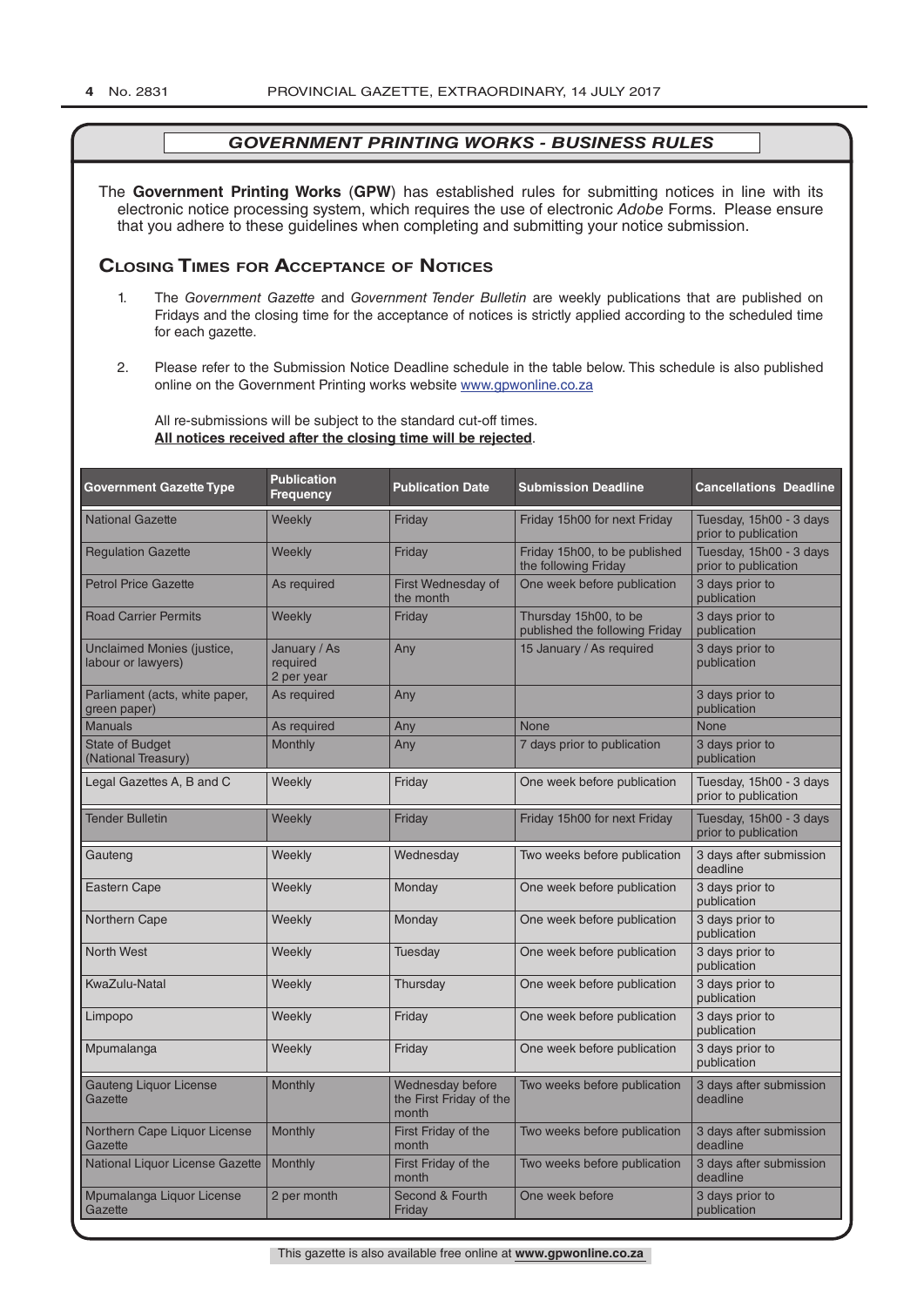# **exTrAordinAry gAzeTTes**

3. *Extraordinary Gazettes* can have only one publication date. If multiple publications of an *Extraordinary Gazette* are required, a separate Z95/Z95Prov *Adobe* Forms for each publication date must be submitted.

# **NOTICE SUBMISSION PROCESS**

- 4. Download the latest *Adobe* form, for the relevant notice to be placed, from the **Government Printing Works** website www.gpwonline.co.za.
- 5. The *Adobe* form needs to be completed electronically using *Adobe Acrobat* / *Acrobat Reader*. Only electronically completed *Adobe* forms will be accepted. No printed, handwritten and/or scanned *Adobe* forms will be accepted.
- 6. The completed electronic *Adobe* form has to be submitted via email to submit.egazette@gpw.gov.za. The form needs to be submitted in its original electronic *Adobe* format to enable the system to extract the completed information from the form for placement in the publication.
- 7. Every notice submitted **must** be accompanied by an official **GPW** quotation. This must be obtained from the *eGazette* Contact Centre.
- 8. Each notice submission should be sent as a single email. The email **must** contain **all documentation relating to a particular notice submission**.
	- 8.1. Each of the following documents must be attached to the email as a separate attachment:
		- 8.1.1. An electronically completed *Adobe* form, specific to the type of notice that is to be placed.
			- 8.1.1.1. For National *Government Gazette* or *Provincial Gazette* notices, the notices must be accompanied by an electronic Z95 or Z95Prov *Adobe* form
			- 8.1.1.2. The notice content (body copy) **MUST** be a separate attachment.
		- 8.1.2. A copy of the official **Government Printing Works** quotation you received for your notice . *(Please see Quotation section below for further details)*
		- 8.1.3. A valid and legible Proof of Payment / Purchase Order: **Government Printing Works** account customer must include a copy of their Purchase Order*.* **Non**-**Government Printing Works** account customer needs to submit the proof of payment for the notice
		- 8.1.4. Where separate notice content is applicable (Z95, Z95 Prov and TForm 3, it should **also** be attached as a separate attachment. *(Please see the Copy Section below, for the specifications)*.
		- 8.1.5. Any additional notice information if applicable.
- 9. The electronic *Adobe* form will be taken as the primary source for the notice information to be published. Instructions that are on the email body or covering letter that contradicts the notice form content will not be considered. The information submitted on the electronic *Adobe* form will be published as-is.
- 10. To avoid duplicated publication of the same notice and double billing, Please submit your notice **ONLY ONCE.**
- 11. Notices brought to **GPW** by "walk-in" customers on electronic media can only be submitted in *Adobe* electronic form format. All "walk-in" customers with notices that are not on electronic *Adobe* forms will be routed to the Contact Centre where they will be assisted to complete the forms in the required format.
- 12. Should a customer submit a bulk submission of hard copy notices delivered by a messenger on behalf of any organisation e.g. newspaper publisher, the messenger will be referred back to the sender as the submission does not adhere to the submission rules.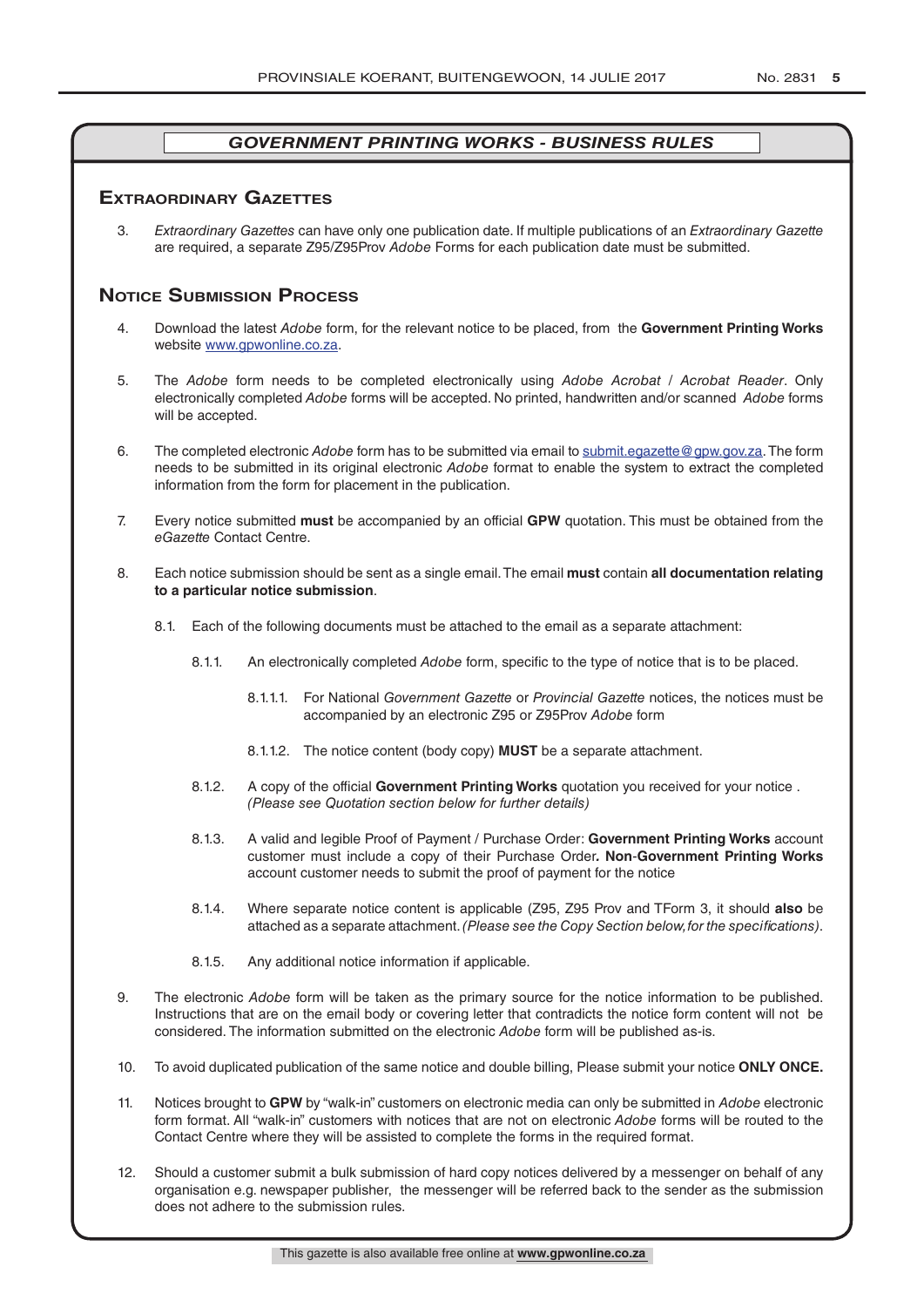### **QuoTATions**

- 13. Quotations are valid until the next tariff change.
	- 13.1. *Take note:* **GPW**'s annual tariff increase takes place on *1 April* therefore any quotations issued, accepted and submitted for publication up to *31 March* will keep the old tariff. For notices to be published from 1 April, a quotation must be obtained from **GPW** with the new tariffs. Where a tariff increase is implemented during the year, **GPW** endeavours to provide customers with 30 days' notice of such changes.
- 14. Each quotation has a unique number.
- 15. Form Content notices must be emailed to the *eGazette* Contact Centre for a quotation.
	- 15.1. The *Adobe* form supplied is uploaded by the Contact Centre Agent and the system automatically calculates the cost of your notice based on the layout/format of the content supplied.
	- 15.2. It is critical that these *Adobe* Forms are completed correctly and adhere to the guidelines as stipulated by **GPW**.

#### 16. **APPLICABLE ONLY TO GPW ACCOUNT HOLDERS**:

- 16.1. **GPW** Account Customers must provide a valid **GPW** account number to obtain a quotation.
- 16.2. Accounts for **GPW** account customers **must** be active with sufficient credit to transact with **GPW** to submit notices.
	- 16.2.1. If you are unsure about or need to resolve the status of your account, please contact the **GPW** Finance Department prior to submitting your notices. (If the account status is not resolved prior to submission of your notice, the notice will be failed during the process).

#### 17. **APPLICABLE ONLY TO CASH CUSTOMERS:**

- 17.1. Cash customers doing **bulk payments** must use a **single email address** in order to use the **same proof of payment** for submitting multiple notices.
- 18. The responsibility lies with you, the customer, to ensure that the payment made for your notice(s) to be published is sufficient to cover the cost of the notice(s).
- 19. Each quotation will be associated with one proof of payment / purchase order / cash receipt.

#### 19.1. This means that **the quotation number can only be used once to make a payment.**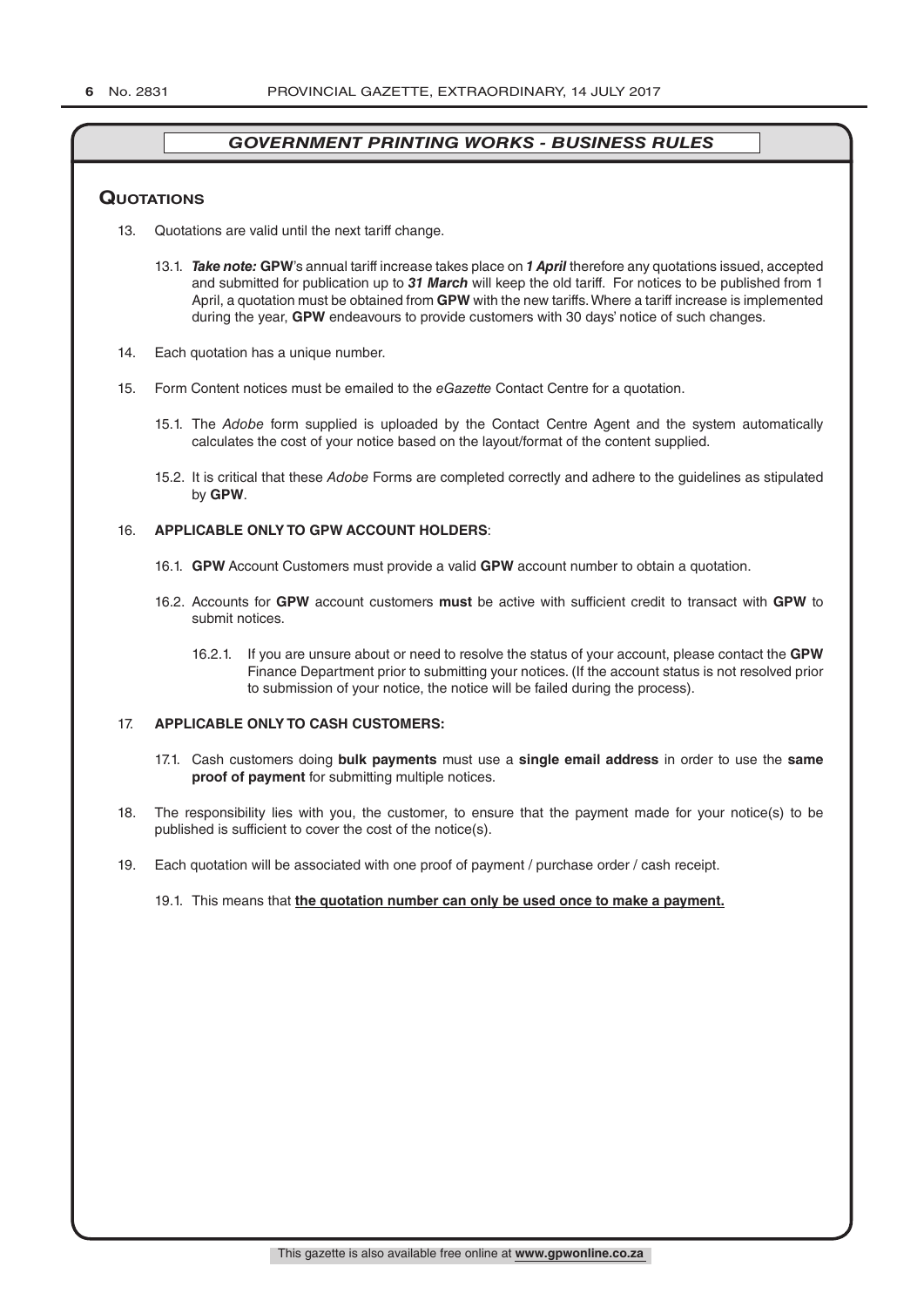# **COPY (SEPARATE NOTICE CONTENT DOCUMENT)**

- 20. Where the copy is part of a separate attachment document for Z95, Z95Prov and TForm03
	- 20.1. Copy of notices must be supplied in a separate document and may not constitute part of any covering letter, purchase order, proof of payment or other attached documents.

The content document should contain only one notice. (You may include the different translations of the same notice in the same document).

20.2. The notice should be set on an A4 page, with margins and fonts set as follows:

Page size  $=$  A4 Portrait with page margins: Top  $=$  40mm, LH/RH  $=$  16mm, Bottom  $=$  40mm; Use font size: Arial or Helvetica 10pt with 11pt line spacing;

Page size = A4 Landscape with page margins: Top = 16mm, LH/RH = 40mm, Bottom = 16mm; Use font size: Arial or Helvetica 10pt with 11pt line spacing;

### **CAnCellATions**

- 21. Cancellation of notice submissions are accepted by **GPW** according to the deadlines stated in the table above in point 2. Non-compliance to these deadlines will result in your request being failed. Please pay special attention to the different deadlines for each gazette. Please note that any notices cancelled after the cancellation deadline will be published and charged at full cost.
- 22. Requests for cancellation must be sent by the original sender of the notice and must accompanied by the relevant notice reference number (N-) in the email body.

#### **AmendmenTs To noTiCes**

23. With effect from 01 October 2015, **GPW** will not longer accept amendments to notices. The cancellation process will need to be followed according to the deadline and a new notice submitted thereafter for the next available publication date.

### **REJECTIONS**

- 24. All notices not meeting the submission rules will be rejected to the customer to be corrected and resubmitted. Assistance will be available through the Contact Centre should help be required when completing the forms. (012-748 6200 or email info.egazette@gpw.gov.za). Reasons for rejections include the following:
	- 24.1. Incorrectly completed forms and notices submitted in the wrong format, will be rejected.
	- 24.2. Any notice submissions not on the correct *Adobe* electronic form, will be rejected.
	- 24.3. Any notice submissions not accompanied by the proof of payment / purchase order will be rejected and the notice will not be processed.
	- 24.4. Any submissions or re-submissions that miss the submission cut-off times will be rejected to the customer. The Notice needs to be re-submitted with a new publication date.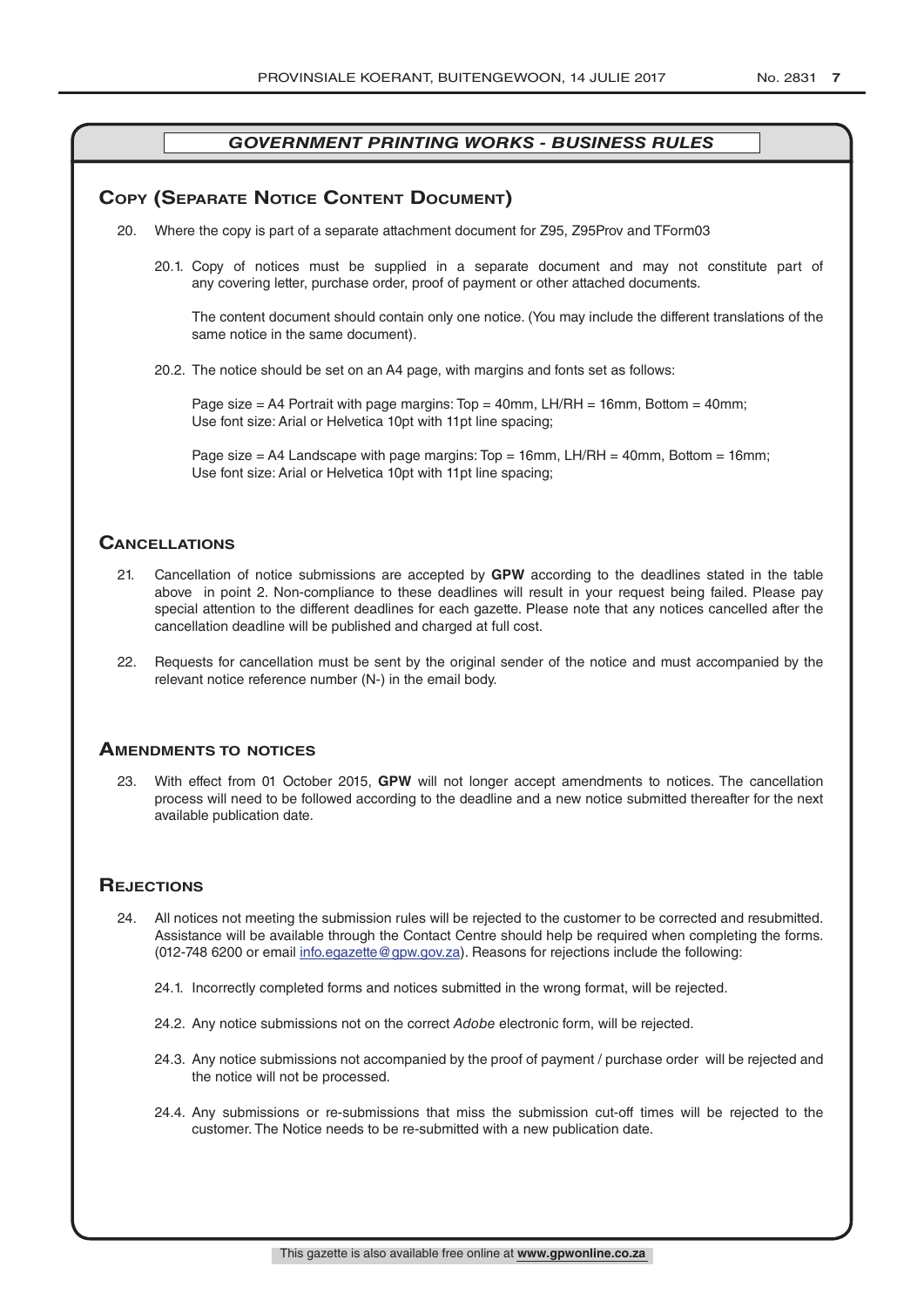#### **ApprovAl of noTiCes**

- 25. Any notices other than legal notices are subject to the approval of the Government Printer, who may refuse acceptance or further publication of any notice.
- 26. No amendments will be accepted in respect to separate notice content that was sent with a Z95 or Z95Prov notice submissions. The copy of notice in layout format (previously known as proof-out) is only provided where requested, for Advertiser to see the notice in final Gazette layout. Should they find that the information submitted was incorrect, they should request for a notice cancellation and resubmit the corrected notice, subject to standard submission deadlines. The cancellation is also subject to the stages in the publishing process, i.e. If cancellation is received when production (printing process) has commenced, then the notice cannot be cancelled.

# **governmenT prinTer indemnified AgAinsT liAbiliTy**

- 27. The Government Printer will assume no liability in respect of—
	- 27.1. any delay in the publication of a notice or publication of such notice on any date other than that stipulated by the advertiser;
	- 27.2. erroneous classification of a notice, or the placement of such notice in any section or under any heading other than the section or heading stipulated by the advertiser;
	- 27.3. any editing, revision, omission, typographical errors or errors resulting from faint or indistinct copy.

# **liAbiliTy of AdverTiser**

28. Advertisers will be held liable for any compensation and costs arising from any action which may be instituted against the Government Printer in consequence of the publication of any notice.

# **CusTomer inQuiries**

Many of our customers request immediate feedback/confirmation of notice placement in the gazette from our Contact Centre once they have submitted their notice – While **GPW** deems it one of their highest priorities and responsibilities to provide customers with this requested feedback and the best service at all times, we are only able to do so once we have started processing your notice submission.

**GPW** has a 2-working day turnaround time for processing notices received according to the business rules and deadline submissions.

Please keep this in mind when making inquiries about your notice submission at the Contact Centre.

- 29. Requests for information, quotations and inquiries must be sent to the Contact Centre ONLY.
- 30. Requests for Quotations (RFQs) should be received by the Contact Centre at least **2 working days** before the submission deadline for that specific publication.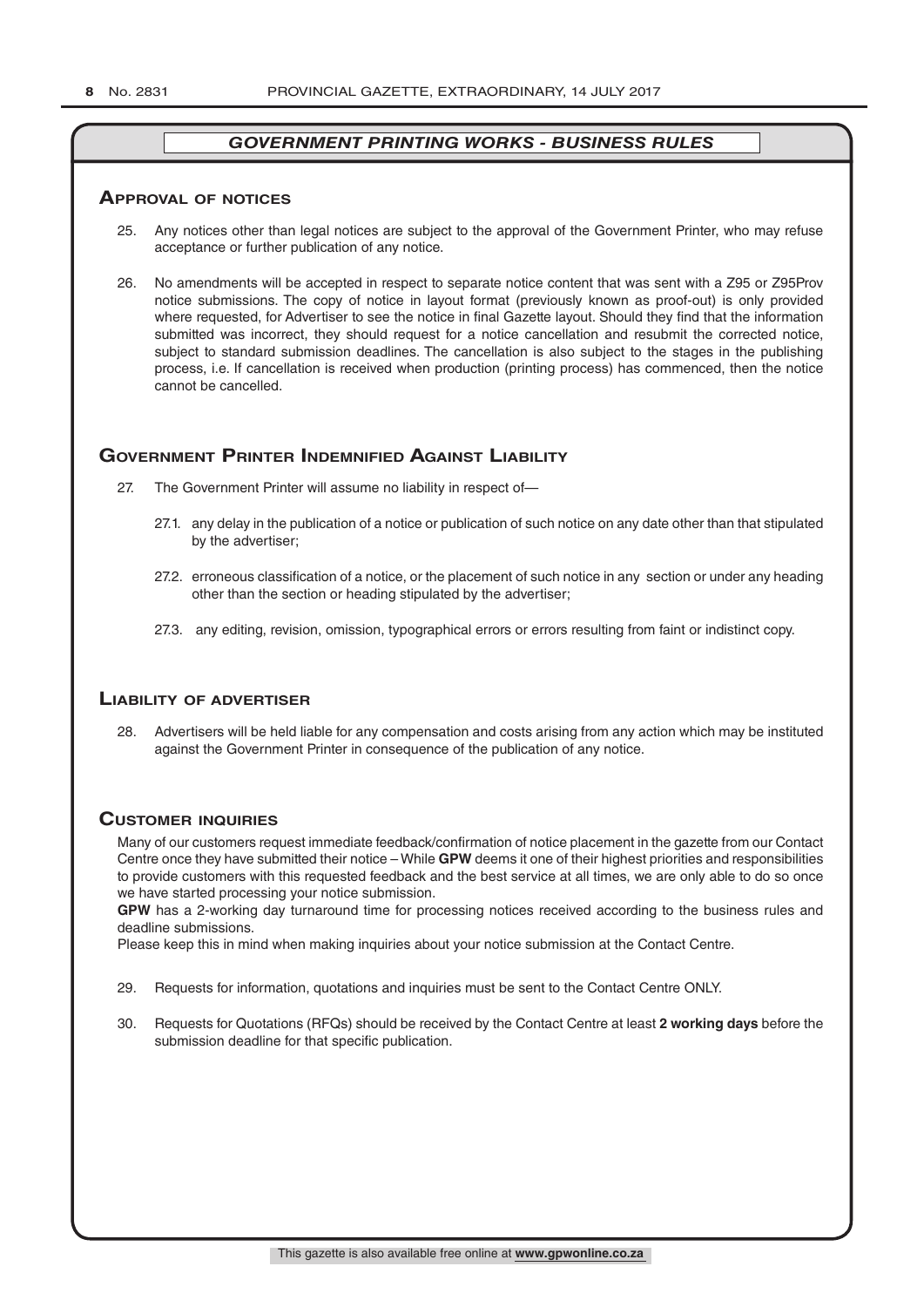#### **pAymenT of CosT**

- 31. The Request for Quotation for placement of the notice should be sent to the Gazette Contact Centre as indicated above, prior to submission of notice for advertising.
- 32. Payment should then be made, or Purchase Order prepared based on the received quotation, prior to the submission of the notice for advertising as these documents i.e. proof of payment or Purchase order will be required as part of the notice submission, as indicated earlier.
- 33. Every proof of payment must have a valid **GPW** quotation number as a reference on the proof of payment document.
- 34. Where there is any doubt about the cost of publication of a notice, and in the case of copy, an enquiry, accompanied by the relevant copy, should be addressed to the Gazette Contact Centre, **Government Printing Works**, Private Bag X85, Pretoria, 0001 email: info.egazette@gpw.gov.za before publication.
- 35. Overpayment resulting from miscalculation on the part of the advertiser of the cost of publication of a notice will not be refunded, unless the advertiser furnishes adequate reasons why such miscalculation occurred. In the event of underpayments, the difference will be recovered from the advertiser, and future notice(s) will not be published until such time as the full cost of such publication has been duly paid in cash or electronic funds transfer into the **Government Printing Works** banking account.
- 36. In the event of a notice being cancelled, a refund will be made only if no cost regarding the placing of the notice has been incurred by the **Government Printing Works**.
- 37. The **Government Printing Works** reserves the right to levy an additional charge in cases where notices, the cost of which has been calculated in accordance with the List of Fixed Tariff Rates, are subsequently found to be excessively lengthy or to contain overmuch or complicated tabulation.

#### **proof of publiCATion**

- 38. Copies of any of the *Government Gazette* or *Provincial Gazette* can be downloaded from the **Government Printing Works** website www.gpwonline.co.za free of charge, should a proof of publication be required.
- 39. Printed copies may be ordered from the Publications department at the ruling price. The **Government Printing Works** will assume no liability for any failure to post or for any delay in despatching of such *Government Gazette*(s).

### *GOVERNMENT PRINTING WORKS CONTACT INFORMATION*

| <b>Physical Address:</b>         |  |  |  |  |
|----------------------------------|--|--|--|--|
| <b>Government Printing Works</b> |  |  |  |  |
| 149 Bosman Street                |  |  |  |  |
| Pretoria                         |  |  |  |  |

**For Gazette and Notice submissions:** Gazette Submissions: **E-mail:** submit.egazette@gpw.gov.za **For queries and quotations, contact:** Gazette Contact Centre: **E-mail:** info.egazette@gpw.gov.za

# **Physical Address: Postal Address: GPW Banking Details:**

Private Bag X85 **Bank:** ABSA Bosman Street 149 Bosman Street Pretoria **Account No.:** 405 7114 016 Pretoria 0001 **Branch Code:** 632-005

**Tel:** 012-748 6200

**Contact person for subscribers:** Mrs M. Toka: **E-mail:** subscriptions@gpw.gov.za **Tel:** 012-748-6066 / 6060 / 6058 **Fax:** 012-323-9574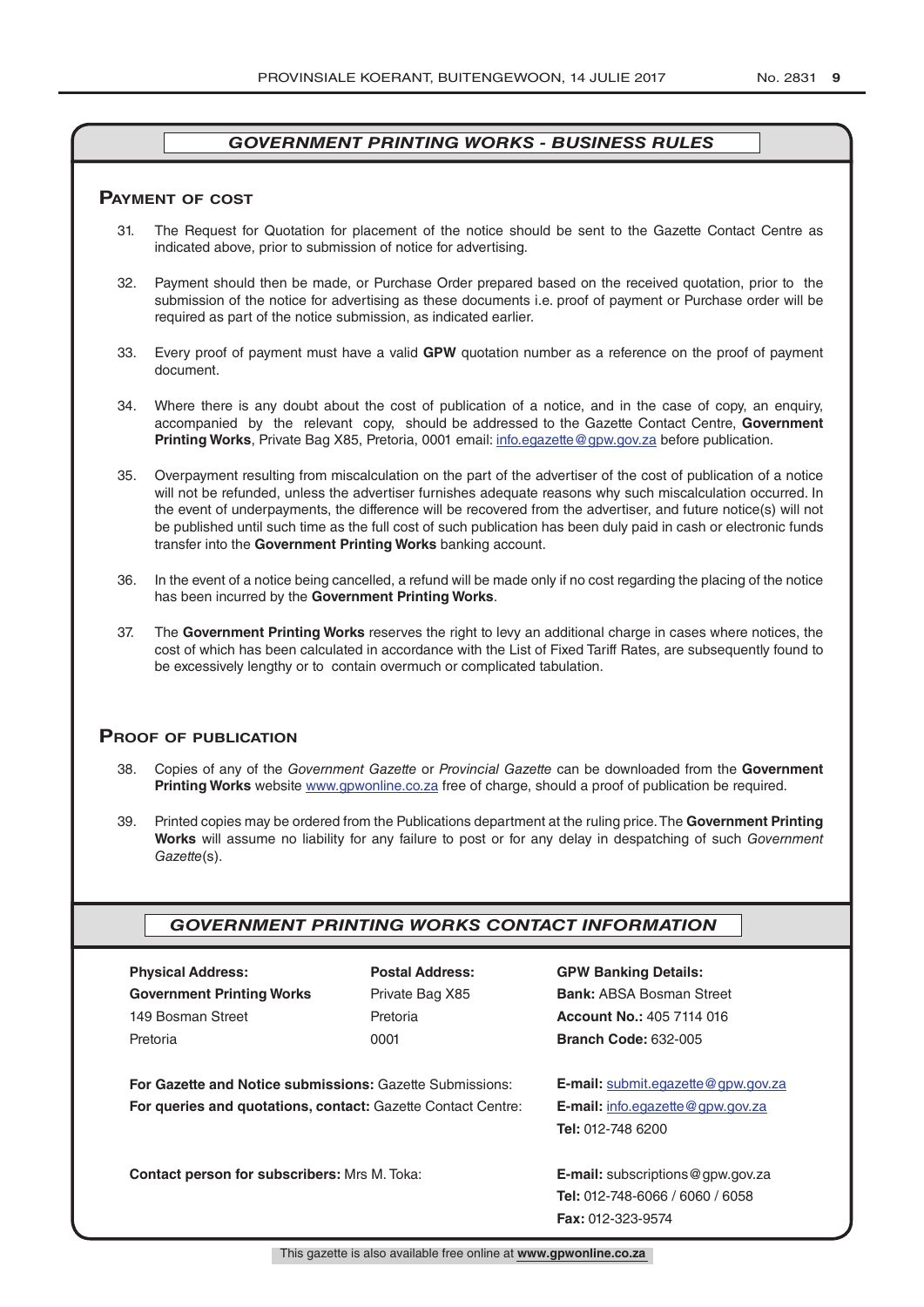#### **Form 2**

# General Notice

#### **NOTICE 70 OF 2017**

#### **MPUMALANGA LIQUOR LICENSING ACT, 2006 (Act No. 5 of 2006)**

#### **Notice of applications for liquor licences in terms of section 35**

Notice is hereby given that the applicants specified in the Schedule hereto have given notice of their intention to lodge applications for the grant of new liquor licences to the Secretary, Regional Liquor Licensing Offices in respect of premises situated in the local committee area indicated in the Schedule.

Comments should be made in writing and be addressed to the municipality concerned and a copy to the applicant, to reach the said addresses within thirty (30) days of this application.

Invitation for public comments in applying for a Liquor Licence in terms of section 35(2)(a) of the Mpumalanga Liquor Licensing Act, 2006.

#### **SCHEDULE**

The undermentioned figures used in brackets in the Schedule, have the following meanings:

- (1) = Full name of applicant, ID Number of Applicant.
- (2) = Intended trading name.
- (3) = Notice given on behalf of: self *or* other juristic person/s.
- $(4)$  = Type of licence applied for.
- $(5)$  = Full address and location of the premises
- $(6)$  = Municipality address where comments must be submitted
- $(7)$  = Applicant address where comments must be submitted

# **NKANGALA**

#### **STEVE TSHWETE LOCAL MUNICIPALITY**

- (1) I, **DOCTOR LUCAS MATHIBELA,** ID No. 7910295327087, an adult male, hereby invites written public comments concerning the application for a Liquor Licence to the Mpumalanga Liquor Authority.
- (2) To trade under the name DUKUZA PUB.
- (3) I make this application for myself.
- $(4)$  The retail sale of liquor in terms of a special liquor license for consumption on and off the premises where the liquor is sold.
- (5) *Physical address:* 2395 LEKOKO STREET MHLUZI 1053, being an address in the Republic of South Africa and within the boundries of Mpumalanga Province. *Postal address:* P. O. BOX 3672 MIDDELBURG 1050.
- (6) P.O.BOX 14 MIDDELBURG 1050.
- (7) P. O. BOX 3672 MIDDELBURG 1050.

#### **THEMBISILE HANI LOCAL MUNICIPALITY**

- (1) I, **Jack Qaliwe Masombuka,** ID No. 8405025941082, an adult male, hereby invites written public comments concerning the application for a Liquor Licence to the Mpumalanga Liquor Authority.
- (2) To trade under the name #Endaweni pub & restuarent.
- (3) I make this application for myself.
- (4) The retail sale of liquor in terms of a special liquor license for consumption on and off the premises where the liquor is sold.
- (5) *Physical address:* 09 matheyzenloop new stand, being an address in the Republic of South Africa and within the boundries of Mpumalanga Province. *Postal address:* private bag x 4041 Mpumalanga 0458.
- (6) Private bag 4041 Empumalanga 0458.
- (7) Stand no 1161 Mathyzenloop.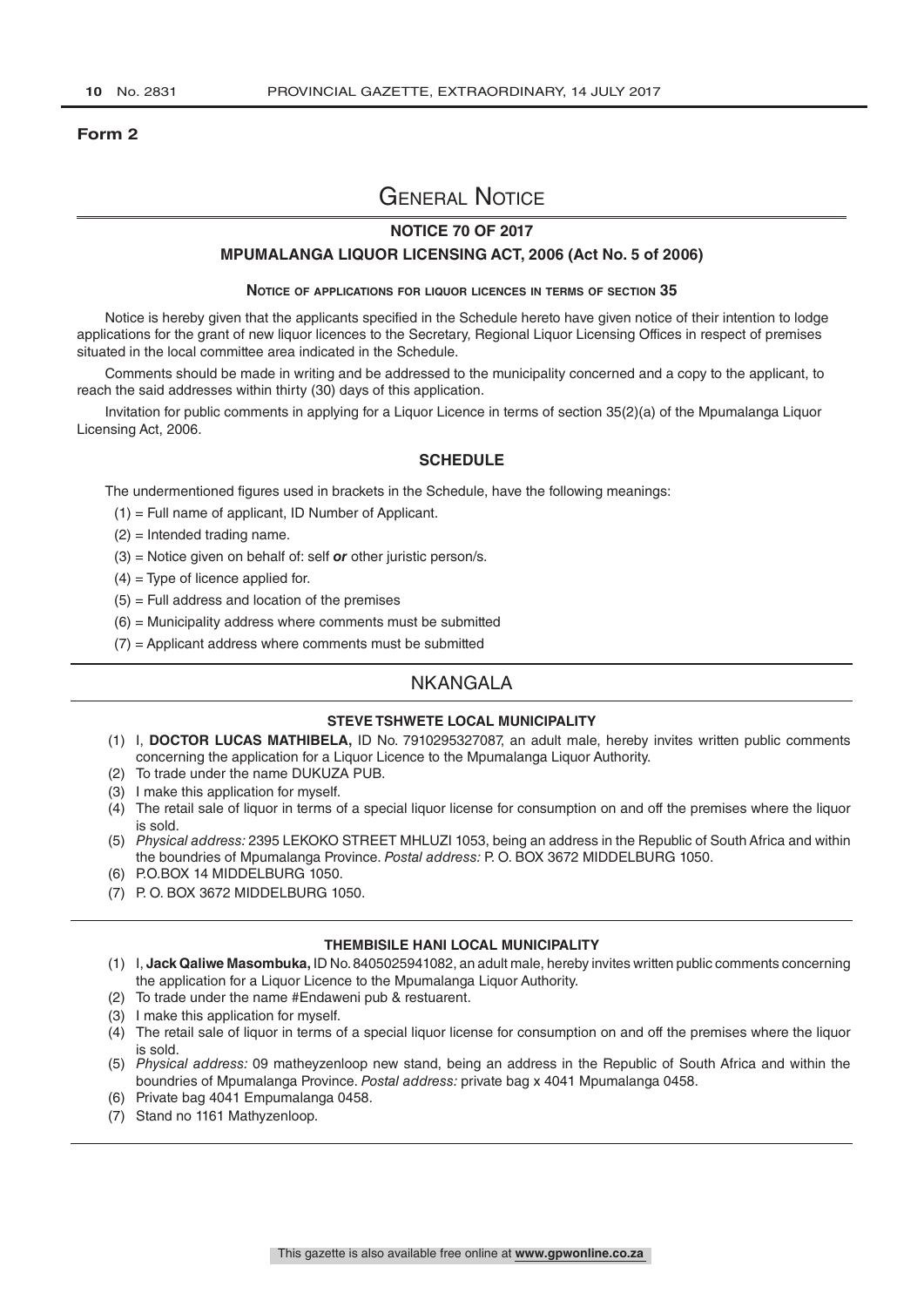#### **EMALAHLENI LOCAL MUNICIPALITY**

- (1) I, **MICHEAL SOLLY SIBEKO,** ID No. 5708185309088, an adult male, hereby invites written public comments concerning the application for a Liquor Licence to the Mpumalanga Liquor Authority.
- (2) To trade under the name SIBATHATHU BAR LODGE.
- (3) I make this application for myself.
- (4) The retail sale of liquor for consumption on the premises where the liquor is sold.
- (5) *Physical address:* SHOP NO 12 TAXI TERMINALS EMALAHLENI, being an address in the Republic of South Africa and within the boundries of Mpumalanga Province. *Postal address:* SHOP NO 12 TAXI TRMINALS EMALAHLENI.
- (6) PO BOX 3.
- (7) 2988 RAMPA STREET ACKERVILLE EMALAHLENI KWA-GUQA 1034.

#### **VICTOR KHANYE LOCAL MUNICIPALITY**

- (1) I, **Lucky James Malomane,** ID No. 8306075444086, an adult male, hereby invites written public comments concerning the application for a Liquor Licence to the Mpumalanga Liquor Authority.
- (2) To trade under the name 21 Gentlemans Inn.
- (3) I make this application for myself.
- (4) The retail sale of liquor for consumption on and off the premises where the liquor is sold.
- (5) *Physical address:* 5273 Langalibalele street, being an address in the Republic of South Africa and within the boundries of Mpumalanga Province. *Postal address:* 5273 Langalibalele street.
- (6) 9248 ext n12 Botleng Delmas 2210.
- (7) 9248 ext n12 Botleng Delmas 2210.

#### **EMALAHLENI LOCAL MUNICIPALITY**

- (1) I, **MICHEAL SOLLY SIBEKO,** ID No. 5708185309088, an adult male, hereby invites written public comments concerning the application for a Liquor Licence to the Mpumalanga Liquor Authority.
- (2) To trade under the name SIBATHATHU BAR LODGE.
- (3) I make this application for myself.
- (4) The retail sale of liquor for consumption on the premises where the liquor is sold.
- (5) *Physical address:* SHOP NO 12 TAXI TERMINALS EMALAHLENI, being an address in the Republic of South Africa and within the boundries of Mpumalanga Province. *Postal address:* SHOP NO 12 TAXI TRMINALS, EMALAHLENI.
- (6) PO BOX 3, WITBANK, 1035.
- (7) 2988 RAMPA STREET ACKERVILLE EMALAHLENI KWA-GUQA 1034.

#### **THEMBISILE HANI LOCAL MUNICIPALITY**

- (1) I, **Hugo Human,** ID No. 5808085156089, an adult male, hereby invites written public comments concerning the application for a Liquor Licence to the Mpumalanga Liquor Authority.
- (2) To trade under the name The Old Jay's Liquor Store.
- (3) I make this application on behalf of the juristic person: The 1 OJay'z Trading Enterprise (PTY) LTD. (Reg No. 2012/100154/07).
- (4) The retail sale of liquor for consumption off the premises where the liquor is sold.
- (5) *Physical address:* Stand No: 32 & 33 Tweefontein "E", Miliva, In the Thembisile Hani Local Municipal District., being an address in the Republic of South Africa and within the boundries of Mpumalanga Province. *Postal address:* C/O PO Box 1618, Groblersdal, 0470.
- (6) Stand No: 24, Front Opposite Kwaggafontein Police Station, Along the R573 (Moloto Road), Empumalanga 0458.
- (7) 5 Kruger Street, Groblersdal, 0470.

#### **EMALAHLENI LOCAL MUNICIPALITY**

- (1) I, **MICHEAL SOLLY SIBEKO,** ID No. 5708185309088, an adult male, hereby invites written public comments concerning the application for a Liquor Licence to the Mpumalanga Liquor Authority.
- (2) To trade under the name SIBATHATHU BAR LODGE.
- (3) I make this application for myself.
- (4) The retail sale of liquor for consumption on the premises where the liquor is sold.
- (5) *Physical address:* SHOP NO 12 TAXI TERMINALS EMALAHLENI, being an address in the Republic of South Africa and within the boundries of Mpumalanga Province. *Postal address:* SHOP NO 12 TAXI TRMINALS EMALAHLENI. (6) PO BOX 3.
- (7) 2988 RAMPA STREET ACKERVILLE EMALAHLENI KWA-GUQA 1034.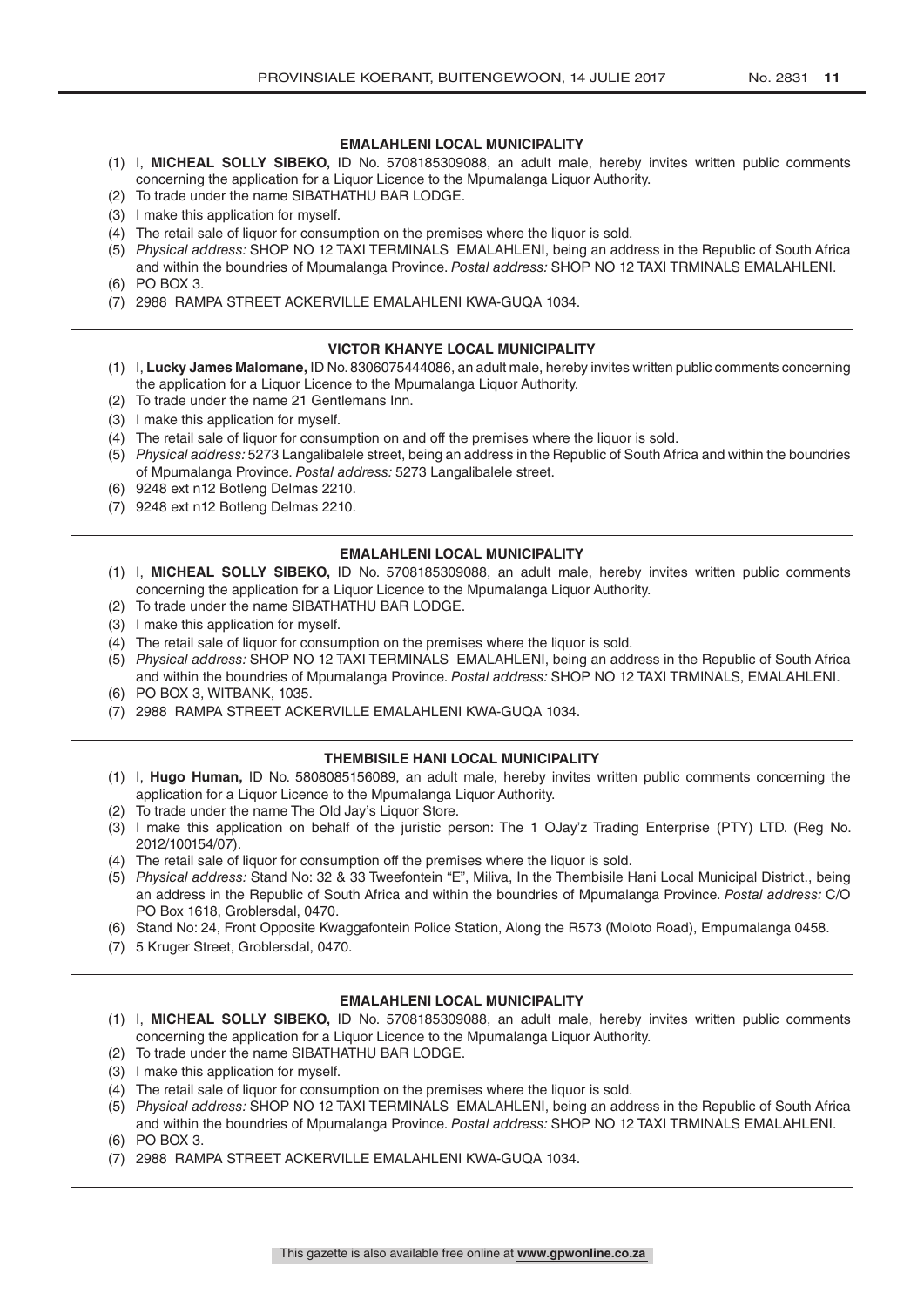#### **STEVE TSHWETE LOCAL MUNICIPALITY**

- (1) I, **Paulo Bruni Andrade Silva,** ID No. 911027 5086 088, an adult male, hereby invites written public comments concerning the application for a Liquor Licence to the Mpumalanga Liquor Authority.
- (2) To trade under the name Liquor City II.
- (3) I make this application on behalf of the juristic person: Liquor Express Bottle Store. (Reg No. 2014/157773/07).
- (4) The retail sale of liquor for consumption off the premises where the liquor is sold.
- (5) *Physical address:* Shop 4, Gloria Centre, C/O Beukes and Church Street, Hendrina, 1095, being an address in the Republic of South Africa and within the boundries of Mpumalanga Province. *Postal address:* PO Box 22, River Crescent, Witbank, 1042.
- (6) C/O Walter Sisulu and Wanderers Avenue, Middleburg, 1050.
- (7) Shop 4, Gloria Centre, C/O Beukes and Church Street, Hendrina, 1095.

#### **STEVE TSHWETE LOCAL MUNICIPALITY**

- (1) I, **Victor Omega Louw,** ID No. 4805155084088, an adult male, hereby invites written public comments concerning the application for a Liquor Licence to the Mpumalanga Liquor Authority.
- (2) To trade under the name Waenhuiskraal Guesthouse.
- (3) I make this application for myself.
- (4) The retail sale of liquor for consumption on the premises where the liquor is sold.
- (5) *Physical address:* 19 Koelenhof, Leeupoortjie, Middelburg, Mpumalanga., being an address in the Republic of South Africa and within the boundries of Mpumalanga Province. *Postal address:* PO Box 13835, Middelburg, 1050.
- (6) Cnr Walter Sisulu Street and Wanderers Avenue, Middelburg, Mpumalanga..
- (7) 19 Koelenhof Leeupoortjie, Middelburg, Mpumalanga..

# **STEVE TSHWETE LOCAL MUNICIPALITY**

- (1) I, **Christiaan Oelofse,** ID No. 580807 5013 087, an adult male, hereby invites written public comments concerning the application for a Liquor Licence to the Mpumalanga Liquor Authority.
- (2) To trade under the name Shoprite (Middelburg).
- (3) I make this application on behalf of the juristic person: Shoprite Checkers (Pty) Limited. (Reg No. 1929/001817/07).
- (4) The retail sale of liquor for consumption off the premises where the liquor is sold.
- (5) *Physical address:* Shop 1, ShopriteShopping Centre, Corner SADC Street and Coetzee Street (John Magagula Street) , Being Erf 5086, Middelburg, being an address in the Republic of South Africa and within the boundries of Mpumalanga Province. *Postal address:* C/o P O Box 2177, Alberton, 1450.
- (6) Corner Walter Sisulu Street and Wanderers Avenue, (P O Box 14), Middelburg, 1050.
- (7) C/o P O Box 2177, Alberton, 1450 / chris@liqlaw.co.za.

# **FHI ANZENI**

#### **UMJINDI LOCAL MUNICIPALITY**

- (1) I, **SIMON JABULANE NDLOVU,** ID No. 5912225819086, an adult male, hereby invites written public comments concerning the application for a Liquor Licence to the Mpumalanga Liquor Authority.
- (2) To trade under the name SPONONO LIQUOR.
- (3) I make this application for myself.
- (4) The retail sale of liquor for consumption on and off the premises where the liquor is sold.
- (5) *Physical address:* STAND NO. 1219 KASOMHLOLO, EMJINDINI TRUST, BARBERTON, 1300, being an address in the Republic of South Africa and within the boundries of Mpumalanga Province. *Postal address:* P.O. BOX 827, BARBERTON, 1300.
- (6) P.O BOX 33, BARBERTON, 1300.
- (7) P.O BOX 827, BARBERTON, 1300.

#### **NKOMAZI LOCAL MUNICIPALITY**

- (1) I, **Hugo Human,** ID No. 5808085156089, an adult male, hereby invites written public comments concerning the application for a Liquor Licence to the Mpumalanga Liquor Authority.
- (2) To trade under the name Rockvale Ridge Lodge.
- (3) I make this application on behalf of the juristic person: Caspedox (PTY) LTD. (Reg No. 2011/000737/07).
- (4) The retail sale of liquor for consumption on the premises where the liquor is sold.
- (5) *Physical address:* Portion 178 of the Farm Strathmore 214, Registration Division JU, In the Nkomazi Local Municipal District, being an address in the Republic of South Africa and within the boundries of Mpumalanga Province. *Postal address:* C/O PO Box 1618, Groblersdal, 0470.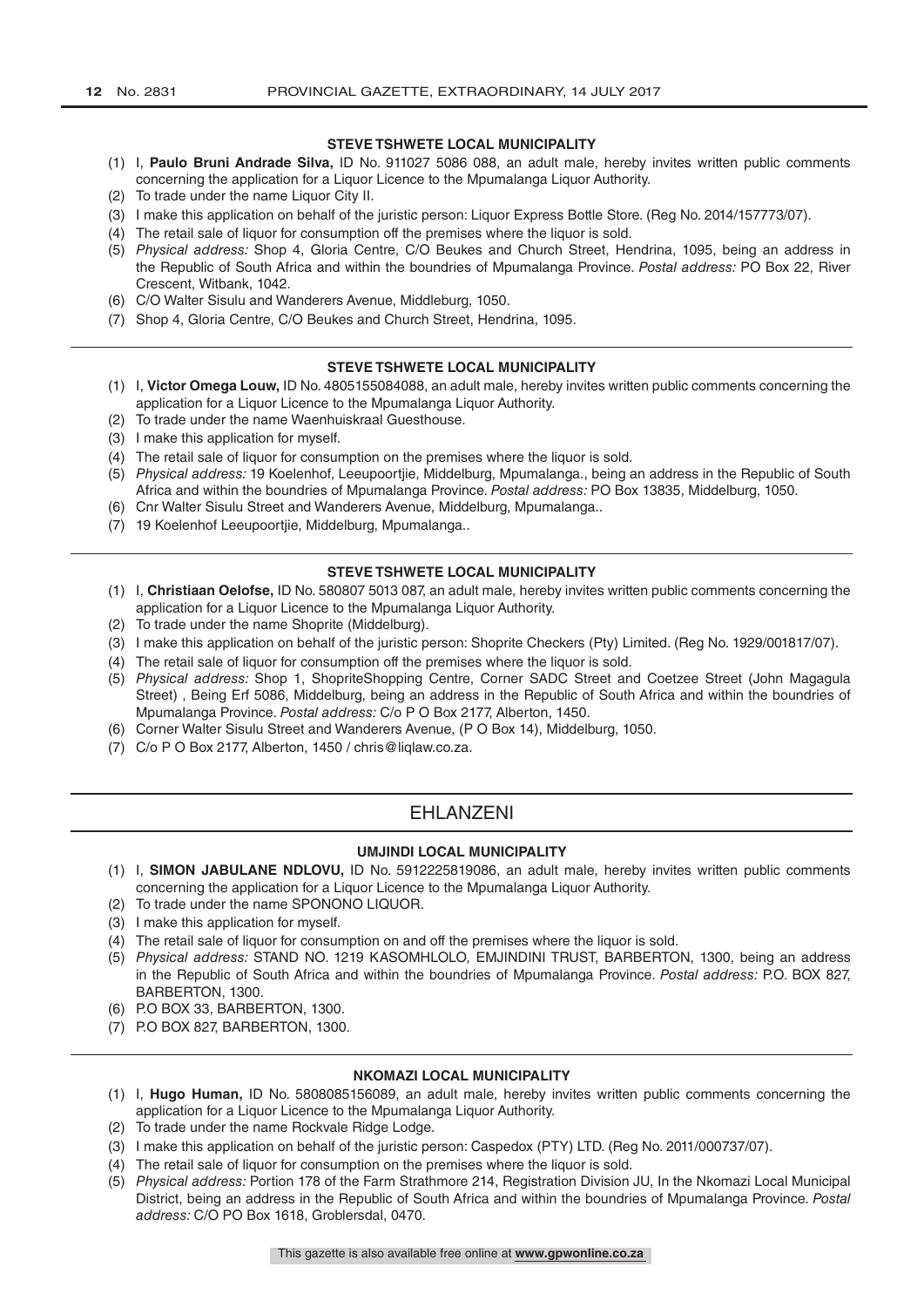- (6) 9 Park Street, Malalane 1320.
- (7) 5 Kruger Street, Groblersdal, 0470.

#### **MBOMBELA LOCAL MUNICIPALITY**

- (1) I, **Kufasi Ntimbane Mahungele,** ID No. 8703300476083, an adult female, hereby invites written public comments concerning the application for a Liquor Licence to the Mpumalanga Liquor Authority.
- (2) To trade under the name Mahungele Liquors.
- (3) I make this application for myself.
- (4) The retail sale of liquor for consumption on and off the premises where the liquor is sold.
- (5) *Physical address:* Stand No 465, Enkwalini, Matsulu B, 1203, being an address in the Republic of South Africa and within the boundries of Mpumalanga Province. *Postal address:* P. O. Box 1662, Matsulu, 1203.
- (6) Stand No 1582, Matsulu A, 1203.
- (7) P. O. Box 1662, Matsulu, 1203.

#### **BUSHBUCKRIDGE LOCAL MUNICIPALITY**

- (1) I, **Peter Connan,** ID No. 730108 5019 086, an adult male, hereby invites written public comments concerning the application for a Liquor Licence to the Mpumalanga Liquor Authority.
- (2) To trade under the name Tops at Dwarsloop.
- (3) I make this application on behalf of the juristic person: Tshisesana Trading (Pty) Ltd. (Reg No. 2016/093137/07).
- (4) The retail sale of liquor for consumption off the premises where the liquor is sold.
- (5) *Physical address:* Shop No. 3 51A Dwarsloop Mall, R40 Dwarsloop, situated on Erf 1988 Dwarsloop A, Mpumalanga, being an address in the Republic of South Africa and within the boundries of Mpumalanga Province. *Postal address:*  P.O. Box 3462, Sibasa, 0970.
- (6) R533 Graskop Road, Opposite Mpumalanga Driving Licensing Testing Centre, Bushbuckridge.
- (7) P.O. Box 11230, Queenswood, 0121 or Paula@dynamicliq.co.za.

#### **BUSHBUCKRIDGE LOCAL MUNICIPALITY**

- (1) I, **Peter Connan,** ID No. 730108 5019 086, an adult male, hereby invites written public comments concerning the application for a Liquor Licence to the Mpumalanga Liquor Authority.
- (2) To trade under the name Tops at Dwarsloop.
- (3) I make this application on behalf of the juristic person: Tshisesana Trading (Pty) Ltd. (Reg No. 2016/093137/07).
- (4) The retail sale of liquor for consumption off the premises where the liquor is sold.
- (5) *Physical address:* Shop No. 3 51A Dwarsloop Mall, R40 Dwarsloop, situated on Erf 1988 Dwarsloop A, Mpumalanga, being an address in the Republic of South Africa and within the boundries of Mpumalanga Province. *Postal address:*  P.O. Box 3462, Sibasa, 0970.
- (6) R533 Graskop Road, Opposite Mpumalanga Driving Licensing Testing Centre, Bushbuckridge.
- (7) P.O. Box 11230, Queenswood, 0121 or Paula@dynamicliq.co.za.

#### **THABA CHWEU LOCAL MUNICIPALITY**

- (1) I, **Barbara Schleyer,** ID No. 6205090280180, an adult female, hereby invites written public comments concerning the application for a Liquor Licence to the Mpumalanga Liquor Authority.
- (2) To trade under the name Villa Ticino Guest House.
- (3) I make this application on behalf of the juristic person: Villa Ticino Guest House. (Reg No. 2015/279762/07).
- (4) The retail sale of liquor for consumption on the premises where the liquor is sold.
- (5) *Physical address:* 2nd street, Sabie, 1260, being an address in the Republic of South Africa and within the boundries of Mpumalanga Province. *Postal address:* P. O. BOX 651, SABIE, 1260.
- (6) 8 Avenue Sable, 1260, Mpumalanga.
- (7) 2nd street, Sabie, 1260, Mpumalanga.

#### **MBOMBELA LOCAL MUNICIPALITY**

- (1) I, **PICK N PAY RETAILERS (PTY) LTD,** ID No. 73/004739/07, hereby invites written public comments concerning the application for a Liquor Licence to the Mpumalanga Liquor Authority.
- (2) To trade under the name PICK N PAY LIQUOR STORE (BESTER STREET).
- (3) I make this application on behalf of the juristic person: PICK N PAY RETAILERS (PTY) LTD. (Reg No. 73/004739/07).
- (4) The retail sale of liquor for consumption off the premises where the liquor is sold.
- (5) *Physical address:* NEW PICK N PAY LIQUOR STORE TO BE SITUATED AT 20 BESTER STREET, ON ERF/STAND NUMBER 39, NELSPRUIT, MPUMALANGA PROVINCE, being an address in the Republic of South Africa and within the boundries of Mpumalanga Province. *Postal address:* P.O. BOX 32106, GLENSTANTIA, 0010.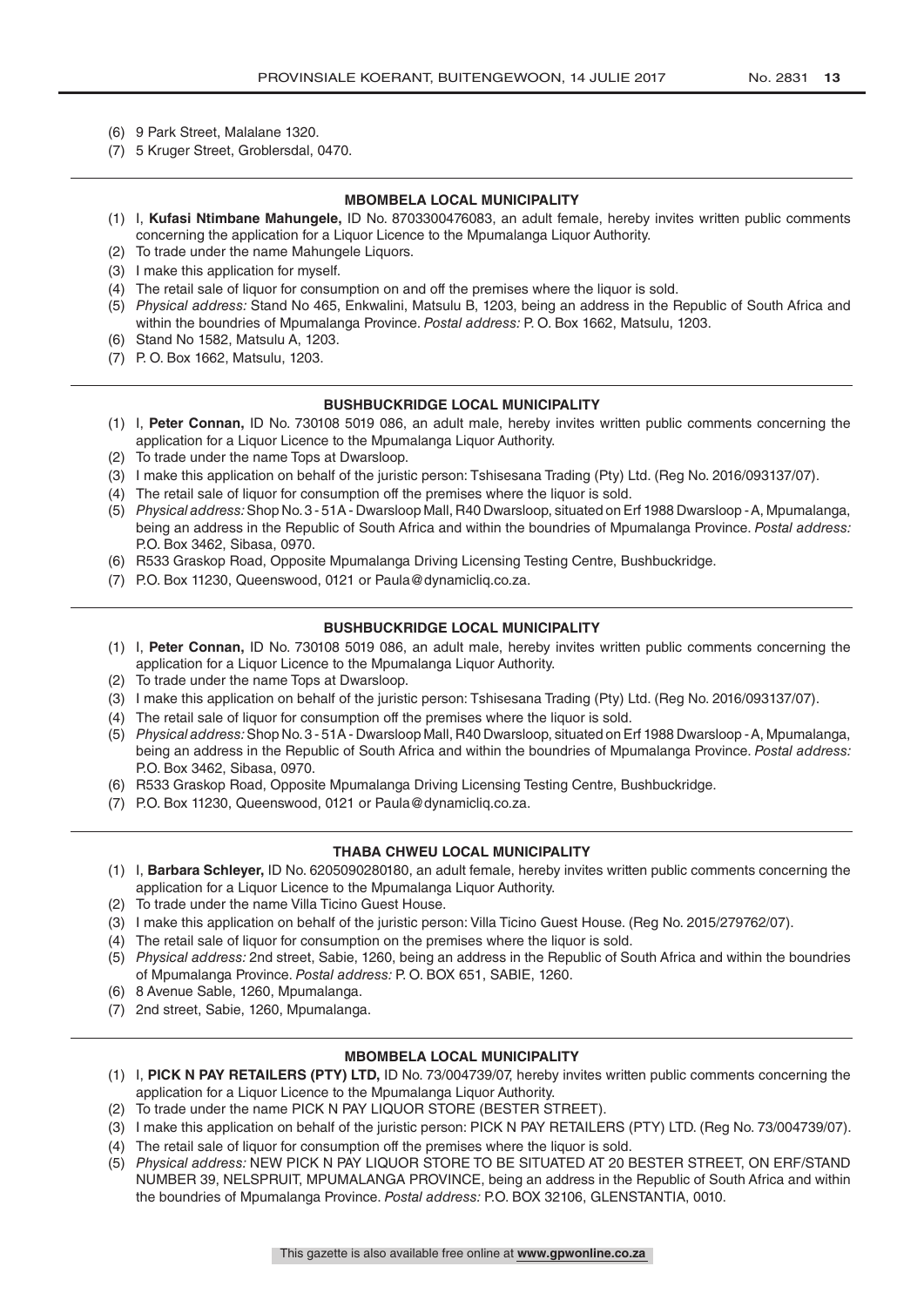- (6) PHYSICAL ADDRESS: CIVIC CENTRE, 1 NEL STREET, MBOMBELA, MPUMALANGA PROVINCE (TEL: (013) 759- 2000/9111)
- POSTAL ADDRESS: PO BOX 45, Mbombela, 1200, MPUMALANGA PROVINCE.
- (7) MARIUS BLOM INCORPORATED, ON BEHALF OF PICK N PAY RETAILERS (PTY) LTD, P O BOX 32106, GLENSTANTIA, 0010, PRETORIA (E-mail: christo@mariusblom.co.za, Tel: (012) 004-0244, Fax: (086) 586-4929).

# GERT SIBANDE

#### **GOVAN MBEKI LOCAL MUNICIPALITY**

- (1) I, **Juanita Vermeulen,** ID No. 7408120126089, an adult female, hereby invites written public comments concerning the application for a Liquor Licence to the Mpumalanga Liquor Authority.
- (2) To trade under the name Our Place.
- (3) I make this application on behalf of the juristic person: Peril Trading cc. (Reg No. 2002/028255/23).
- (4) The retail sale of liquor in terms of a special liquor license in respect of a specified event.
- (5) *Physical address:* Lake Umuzi 4x4 Track, Graceland Road, Secunda, Mpumalanga, being an address in the Republic of South Africa and within the boundries of Mpumalanga Province. *Postal address:* PO Box 462, Trichardt, 2300, Mpumalanga.
- (6) Horwood Street, Secunda, 2302, Mpumalanga.
- (7) 18 Richter Street, Trichardt, 2300, Mpumalanga.

#### **MSUKALIGWA LOCAL MUNICIPALITY**

- (1) I, **Stephen Martin Smit,** ID No. 6610045279080, an adult male, hereby invites written public comments concerning the application for a Liquor Licence to the Mpumalanga Liquor Authority.
- (2) To trade under the name TOPS SUPERSPAR SUPERMARKET ERMELO.
- (3) I make this application on behalf of the juristic person: Breeze Court Investments 67 (PTY) Ltd. (Reg No. 2009/013852/07).
- (4) The retail sale of liquor for consumption off the premises where the liquor is sold.
- (5) *Physical address:* 5250 cnr De Jager and Oosthuise street, Ermelo 2351, being an address in the Republic of South Africa and within the boundries of Mpumalanga Province. *Postal address:* Spar-Breeze court Investment, Postnet Suite 176, Private Bag x 8, Elarduspark,0047.
- (6) Msukaligwa Municipality, Department Of Public Safety, corner Church and Taute Streets, Ermelo, 2351.
- (7) Dr TC Botha Inc, PO Box 894, Ermelo, 2350.

#### **MKHONDO LOCAL MUNICIPALITY**

- (1) I, **Stanley Clifton-Smith,** ID No. 7306265198089, an adult male, hereby invites written public comments concerning the application for a Liquor Licence to the Mpumalanga Liquor Authority.
- (2) To trade under the name Glen Oak Lodge.
- (3) I make this application on behalf of the juristic person: Jean Walden. (Reg No. 89/14905/23).
- (4) The retail sale of liquor for consumption on the premises where the liquor is sold.
- (5) *Physical address:* 73 Lanyon Street, Amsterdam, 2375, being an address in the Republic of South Africa and within the boundries of Mpumalanga Province. *Postal address:* PO Box 195, Amsterdam, 2375.
- (6) PO Box 23, Piet Retief, 2380.
- (7) PO Box 195, Amsterdam, 2375.

#### **GOVAN MBEKI LOCAL MUNICIPALITY**

- (1) I, **Eric Musiya,** ID No. 811031 5517 085, an adult male, hereby invites written public comments concerning the application for a Liquor Licence to the Mpumalanga Liquor Authority.
- (2) To trade under the name Bo-Wethu Lodge & Bar.
- (3) I make this application for myself.
- (4) The retail sale of liquor for consumption on and off the premises where the liquor is sold.
- (5) *Physical address:* Farm Re/14 Portion of Portion 2 of the farm Brakfontein 310,

Leandra Delmas Road, being an address in the Republic of South Africa and within the boundries of Mpumalanga Province. *Postal address:* P.O Box 3183,

Standerton, 2430.

(6) Central Business District,

Horwood Street, Secunda, 2302.

(7) P.O Box 3183,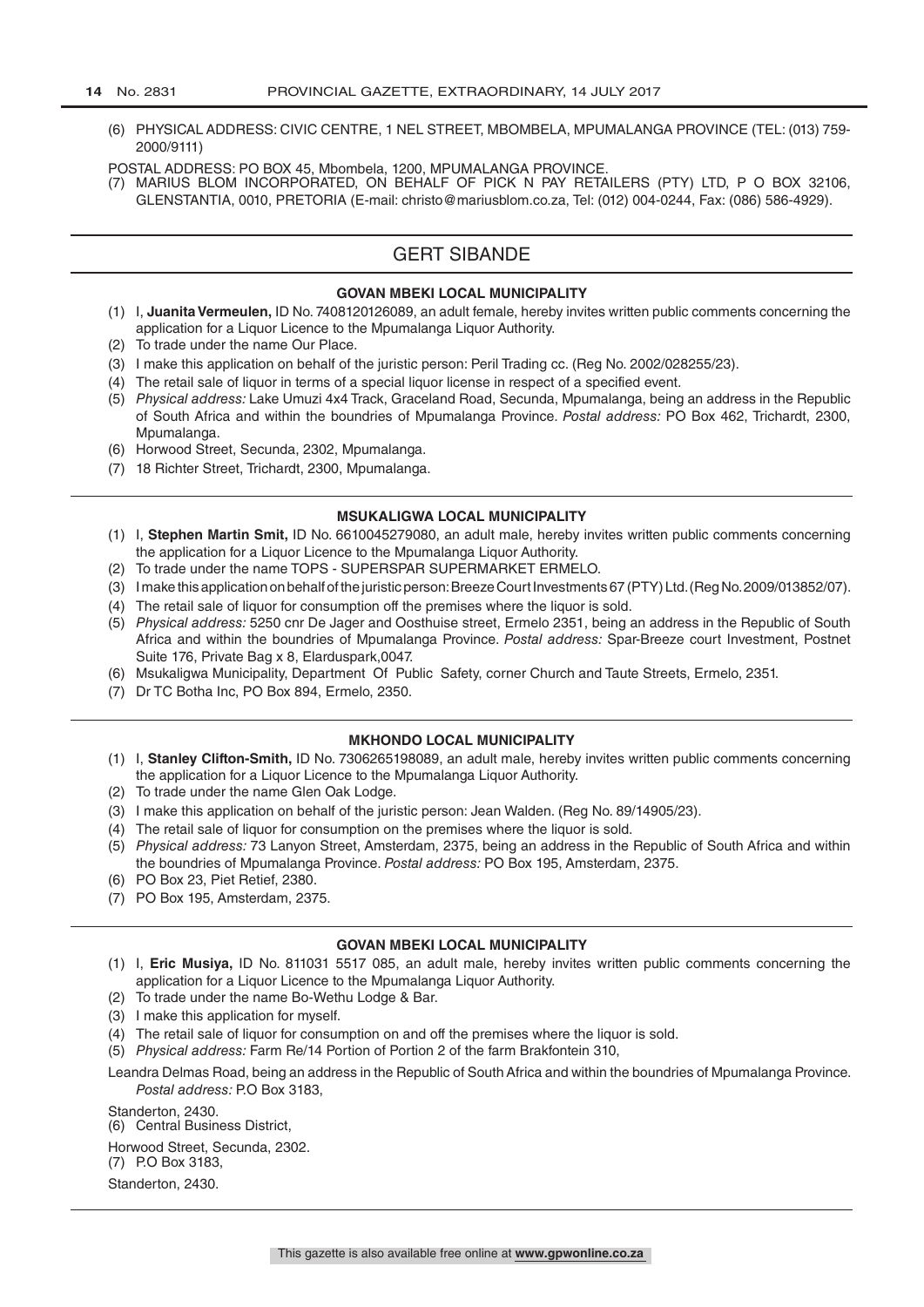#### **Form 10**

# General Notice

### **NOTICE 71 OF 2017**

#### **MPUMALANGA LIQUOR LICENSING ACT, 2006 (Act No. 5 of 2006)**

#### **Notice of applications for transfer of liquor licences in terms of section 43**

Notice is hereby given that the applicants specified in the Schedule hereto have given notice of their intention to lodge applications for the transfer of existing liquor licences to the Secretary, Regional Liquor Licensing Offices in respect of premises situated in the local committee area indicated in the Schedule.

Comments should be made in writing and be addressed to the municipality concerned and a copy to the applicant, to reach the said addresses within thirty (30) days of this publication.

Invitation for public comments in respect of a Liquor Licence in terms of section 43 of the Mpumalanga Liquor Licensing Act, 2006.

#### **SCHEDULE**

The undermentioned figures used in brackets in the Schedule, have the following meanings:

- (1) = Full name of applicant, ID Number of Applicant.
- (2) = Existing liquor licence number to be transfered.
- $(3)$  = Intended trading name.
- (4) = Notice given on behalf of: self *or* other juristic person/s.
- $(5)$  = Type of licence applied for.
- $(6)$  = Full address and location of the premises
- $(7)$  = Municipality address where comments must be submitted
- $(8)$  = Applicant address where comments must be submitted

# EHLANZENI

#### **UMJINDI LOCAL MUNICIPALITY**

- (1) I, **Casper Hendrik Visser,** ID No. 7102275051081, an adult male, hereby invites written public comments concerning the application for transfer of an existing Liquor Licence to the Mpumalanga Liquor Authority.
- (2) Liquor Licence Number MPU029689.
- (3) Trading under the name The Very Old Jock Pub.
- (4) I make this application for myself.
- (5) The retail sale of liquor for consumption on the premises where the liquor is sold.
- (6) *Physical address:* Corner of President and Hillary Street, Barberton, 1300., being an address in the Republic of South Africa and within the boundries of Mpumalanga Province. *Postal address:* PO Box 5277, Barberton, 1300..
- (7) Corner General and De Villiers Streets, Barberton, 1300.
- (8) Corner President and Hillary Streets, Barberton, 1300.

#### **MBOMBELA LOCAL MUNICIPALITY**

- (1) I, **NICODEMOS PERDIKES,** ID No. 6507145756183, an adult male, hereby invites written public comments concerning the application for transfer of an existing Liquor Licence to the Mpumalanga Liquor Authority.
- (2) Liquor Licence Number MPU/028145.
- (3) Trading under the name MEDITERRANEAN SEAFOOD RESTAURANT & SUSHI BAR ILANGA MALL.
- (4) I make this application on behalf of the juristic person: OSTRACA CC. (Reg No. 2009/154756/23).
- (5) The retail sale of liquor for consumption on the premises where the liquor is sold.
- (6) *Physical address:* SHOP UG 1, ILANGA LIFESTYLE CENTRE, ERVEN 2159 & 2160, WEST ACRES, EXT 38, BETTER KNOWN AS C/O FLAMBOYANT & BITTERBESSIE ST, NELSPRUIT MPUMALANGA, being an address in the Republic of South Africa and within the boundries of Mpumalanga Province. *Postal address:* P O BOX1332, WHITE RIVER, 1240.
- (7) MBOMBELA LOCAL MUNICIPALITY, 2ND FLOOR, ROOM 213, CIVIC CENTRE, 1 NEL STREET, MBOMBELA, FOR ATTENTION: THABO LUSHABA, E-MAIL: thabol@mbombela.gov.za.
- (8) DU TOIT SMUTS & PARTNERS, C/O VAN NIEKERK & ROTHERY, NELSPRUIT, FOR ATTENTION: LORINDA VOSGES, E-MAIL: lvosges@dtsmp.co.za.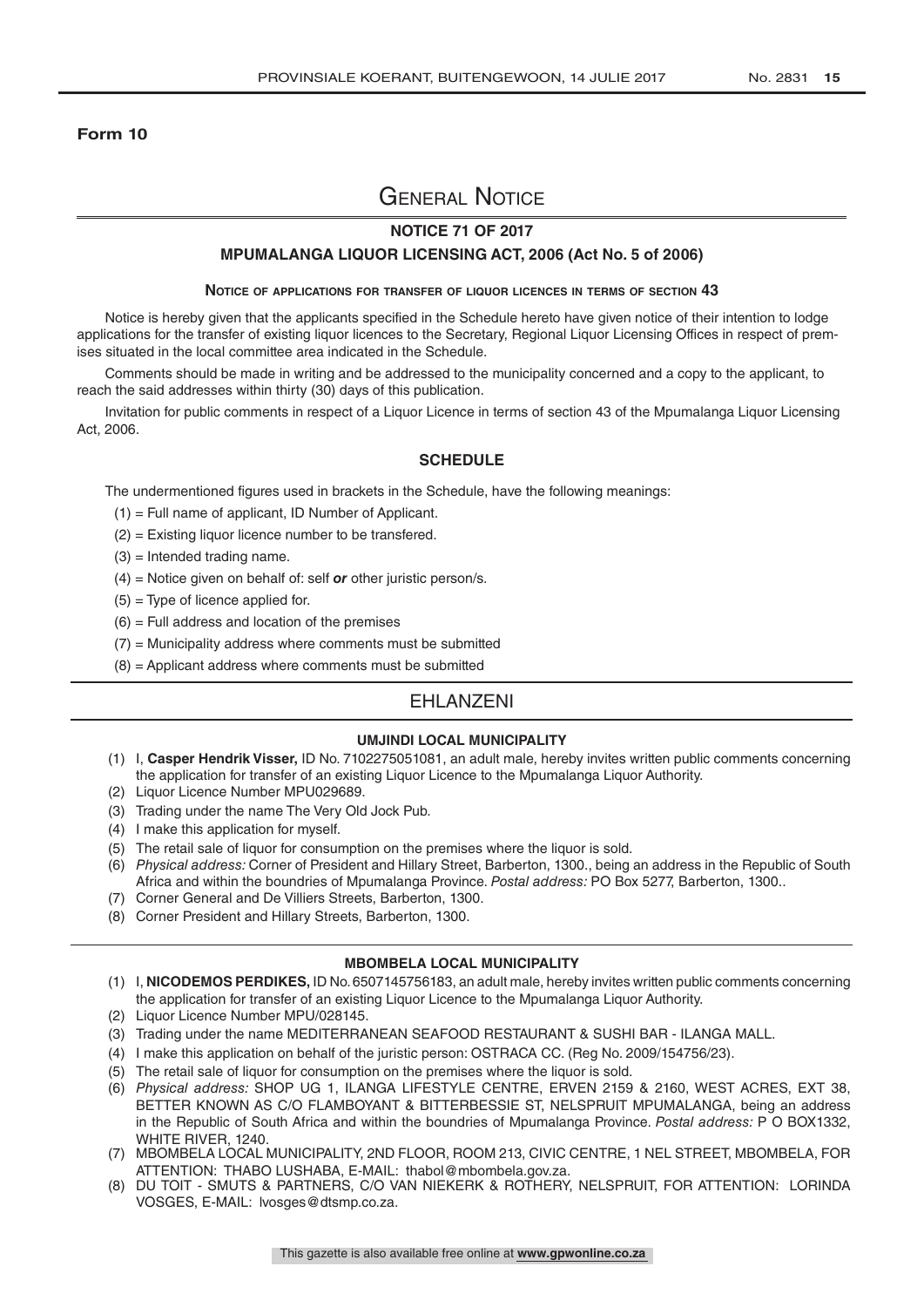# GERT SIBANDE

#### **GOVAN MBEKI LOCAL MUNICIPALITY**

- (1) I, **NHLANHLA SFISO MALINGA,** ID No. 8701225530083, an adult male, hereby invites written public comments concerning the application for transfer of an existing Liquor Licence to the Mpumalanga Liquor Authority.
- (2) Liquor Licence Number MPU 027040.
- (3) Trading under the name PEACE PALACE TARVEN.
- (4) I make this application for myself.
- (5) The retail sale of liquor for consumption on and off the premises where the liquor is sold.
- (6) *Physical address:* 9548 EXT 12; EMBALENHLE 2285, being an address in the Republic of South Africa and within the boundries of Mpumalanga Province. *Postal address:* P. O. BOX 302; EMBALENHLE 2285.
- (7) P/BAG X1017; SECUNDA 2302.
- (8) P. O. BOX 302; EMBALENHLE 2285.

#### **MSUKALIGWA LOCAL MUNICIPALITY**

- (1) I, **NDUMISO PAULOS VILAKAZI,** ID No. 8506075307080, an adult male, hereby invites written public comments concerning the application for transfer of an existing Liquor Licence to the Mpumalanga Liquor Authority.
- (2) Liquor Licence Number MPU/028299.
- (3) Trading under the name DROS ERMELO.
- (4) I make this application on behalf of the juristic person: BRIMBO PROJECTS PTY LTD. (Reg No. 2016/191396/07).
- (5) The retail sale of liquor for consumption on the premises where the liquor is sold.
- (6) *Physical address:* Erf 290 Ermelo Township (Shop 24 A, Dros Centre Ermelo, CNR Taute and Kerk street Ermelo 2351, being an address in the Republic of South Africa and within the boundries of Mpumalanga Province. *Postal address:* Postnet Suite 1445, Private bag X 9013, Ermelo, 2350.
- (7) Msukaligwa Municipality, Department Of Public Safety, corner Church and Taute Streets, Ermelo, 2351.
- (8) Dr TC Botha Inc, PO Box 894, Ermelo, 2350.

#### **ALBERT LUTHULI LOCAL MUNICIPALITY**

- (1) I, **Denzil Paul Sophie,** ID No. 660114 5103 080, an adult male, hereby invites written public comments concerning the application for transfer of an existing Liquor Licence to the Mpumalanga Liquor Authority.
- (2) Liquor Licence Number MLA / 000357.
- (3) Trading under the name Elukwatini Tops.
- (4) I make this application on behalf of the juristic person: Denlin Investments Group (Pty) Ltd. (Reg No. 2016/279575/07).
- (5) The retail sale of liquor for consumption off the premises where the liquor is sold.
- (6) *Physical address:* Unit 18 Crossing Centre, Main Road, Stand 84 Elukwatini, being an address in the Republic of South Africa and within the boundries of Mpumalanga Province. *Postal address:* P.O. Box 851, White River, 1240.
- (7) 28 Kerk Street, Carolina, 1185.
- (8) P.O. Box 11230, Queenswood, 0121 and/or paula@dynamicliq.co.za.

#### **ALBERT LUTHULI LOCAL MUNICIPALITY**

- (1) I, **Denzil Paul Sophie,** ID No. 660114 5103 080, an adult male, hereby invites written public comments concerning the application for transfer of an existing Liquor Licence to the Mpumalanga Liquor Authority.
- (2) Liquor Licence Number MLA / 000357.
- (3) Trading under the name Elukwatini Tops.
- (4) I make this application on behalf of the juristic person: Denlin Investments Group (Pty) Ltd. (Reg No. 2016/279575/07).
- (5) The retail sale of liquor for consumption off the premises where the liquor is sold.
- (6) *Physical address:* Unit 18 Crossing Centre, Main Road, Stand 84 Elukwatini, being an address in the Republic of South Africa and within the boundries of Mpumalanga Province. *Postal address:* P.O. Box 851, White River, 1240.
- (7) 28 Kerk Street, Carolina, 1185.
- (8) P.O. Box 11230, Queenswood, 0121 and/or paula@dynamicliq.co.za.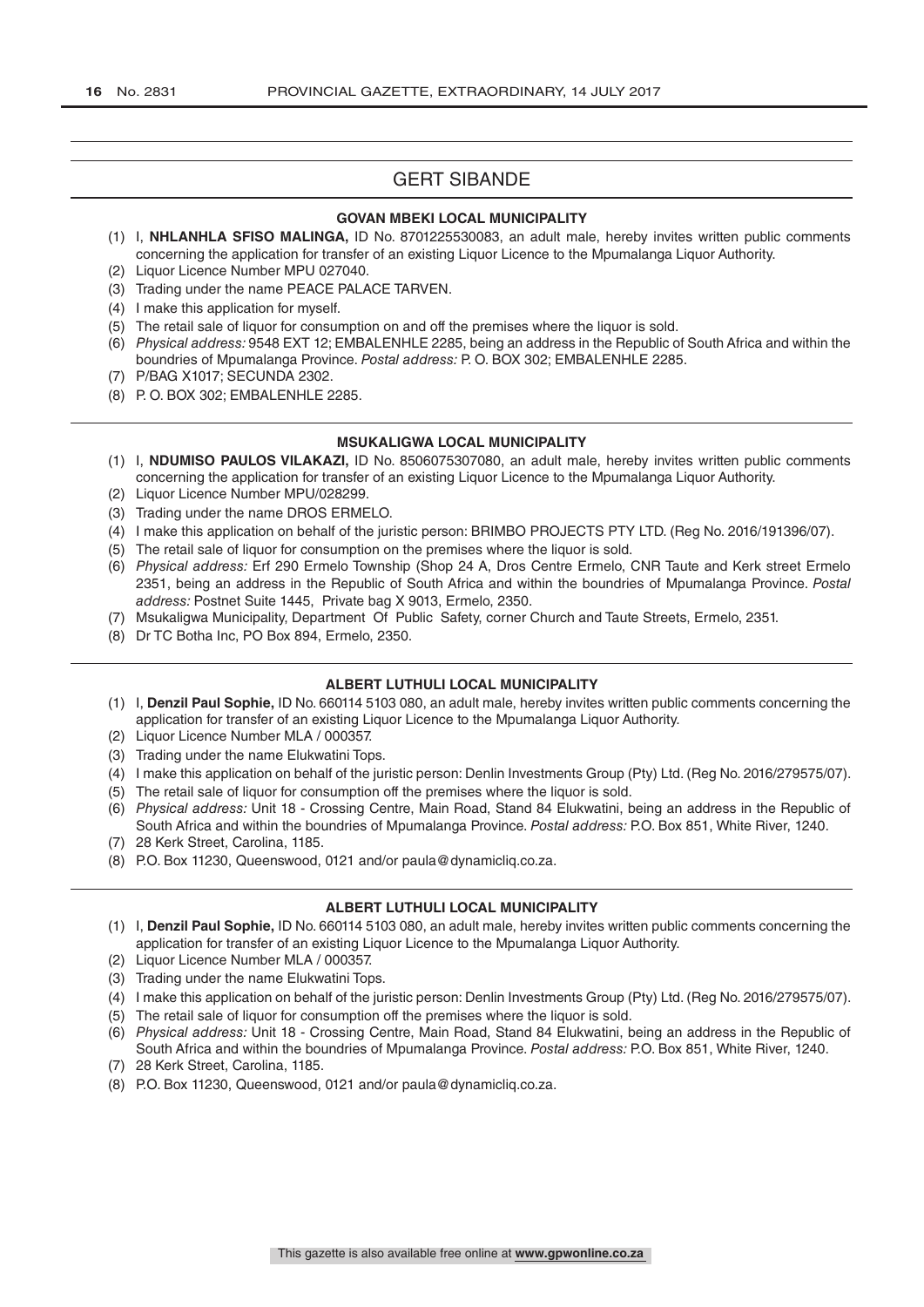# NKANGALA

#### **STEVE TSHWETE LOCAL MUNICIPALITY**

- (1) I, **Petrus Johannes Viljoen,** ID No. 6101045057080, an adult male, hereby invites written public comments concerning the application for transfer of an existing Liquor Licence to the Mpumalanga Liquor Authority.
- (2) Liquor Licence Number MPU/028155.
- (3) Trading under the name Nagskof Pub and Grill.
- (4) I make this application for myself.
- (5) The retail sale of liquor for consumption on the premises where the liquor is sold.
- (6) *Physical address:* 105 Lilian Ngoyi Street, cnr of Lilian Ngoyi Street and Nyala Street, Middelburg, 1050, being an address in the Republic of South Africa and within the boundries of Mpumalanga Province. *Postal address:* PO Box 3893, Middelburg, 1050.
- (7) Corner of Walter Sisulu Street and Wanderers Avenue, Middelburg, 1050.
- (8) 105 Lilian Ngoyi Street, Middelburg, 1050.

#### **STEVE TSHWETE LOCAL MUNICIPALITY**

- (1) I, **Stefanus Christiaan du Plessis,** ID No. 7309295317083, an adult male, hereby invites written public comments concerning the application for transfer of an existing Liquor Licence to the Mpumalanga Liquor Authority.
- (2) Liquor Licence Number MLA/000108.
- (3) Trading under the name Malt n Metal Brewing Company (Pty) Ltd t/a Big Buddies Barbeque Diner.
- (4) I make this application on behalf of the juristic person: Malt n Metal Brewing Company (Pty) Ltd t/a Big Buddies Barbeque Diner. (Reg No. 2015/189708/07).
- (5) The retail sale of liquor for consumption on the premises where the liquor is sold.
- (6) *Physical address:* Shop 14, Fountain Square, Dolerite Street, Middelburg, being an address in the Republic of South Africa and within the boundries of Mpumalanga Province. *Postal address:* Postnet Suite 252, P/Bag X1866, Middelburg, 1050.
- (7) Corner of Walter Sisulu and Wanderers Street, Middelburg.
- (8) Steve Tshwete Local Municipality
- P.O Box 14, Middelburg, 1050.

#### **STEVE TSHWETE LOCAL MUNICIPALITY**

- (1) I, **Benjamin Fredeman Rheeder,** ID No. 410715 5079 089, an adult male, hereby invites written public comments concerning the application for transfer of an existing Liquor Licence to the Mpumalanga Liquor Authority.
- (2) Liquor Licence Number MPU / 024047.
- (3) Trading under the name Tops at Kanonkop.
- (4) I make this application on behalf of the juristic person: Rheeder and Nunes CC. (Reg No. 2007/190179/23).
- (5) The retail sale of liquor for consumption off the premises where the liquor is sold.
- (6) *Physical address:* New Kanonkop Spar Centre, 93 Njala Street, Kanonkop, situated on Erf 6399, 3064, 3062 to be consolidated to Erf 11814, Kanonkop, Middelburg, being an address in the Republic of South Africa and within the boundries of Mpumalanga Province. *Postal address:* P.O. Box 7525, Middelburg, 1050.
- (7) 1st Floor Main Building, Civic Centre Building, Cnr Wanderers and Walter Sisulu Streets, Middelburg.
- (8) P.O. Box 11230, Queenswood, 0121 and/or paula@dynamicliq.co.za.

#### **EMALAHLENI LOCAL MUNICIPALITY**

- (1) I, **CHRISTIAAN ARNOLDUS GOUWS,** ID No. 3806145013089, an adult male, hereby invites written public comments concerning the application for transfer of an existing Liquor Licence to the Mpumalanga Liquor Authority.
- (2) Liquor Licence Number MPU022872.
- (3) Trading under the name TIN CUPS.
- (4) I make this application for myself.
- (5) The retail sale of liquor for consumption on the premises where the liquor is sold.
- (6) *Physical address:* 44 SWARTBOS AVENUE, DIE HEUWEL, WITBANK, 1035, being an address in the Republic of South Africa and within the boundries of Mpumalanga Province. *Postal address:* PO BOX 1619, WITBANK, 1035.
- (7) 29 MANDELA STREET, EMALAHLENI, 1035.
- (8) PO BOX 1619 WITBANK 1035.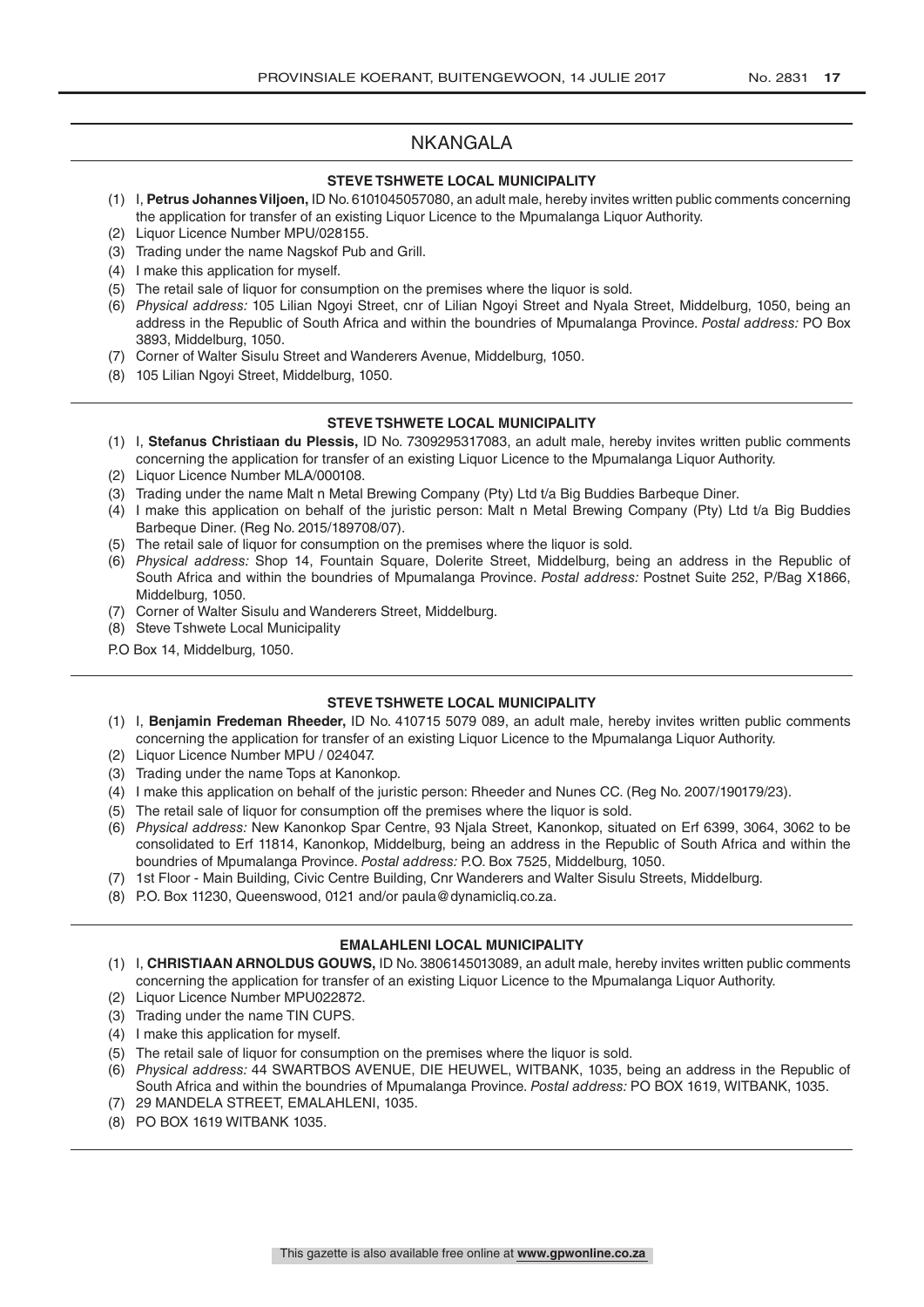#### **EMALAHLENI LOCAL MUNICIPALITY**

- (1) I, **XILABI JAPHTA JAMES,** ID No. 5510055542081, an adult male, hereby invites written public comments concerning the application for transfer of an existing Liquor Licence to the Mpumalanga Liquor Authority.
- (2) Liquor Licence Number MPU/026836.
- (3) Trading under the name THUTHUKANE TAVERN.
- (4) I make this application for myself.
- (5) The retail sale of liquor for consumption off the premises where the liquor is sold.
- (6) *Physical address:* STAND NO. 1667/69 & 45 EXT 16 KWAGUQA, WITBANK, being an address in the Republic of South Africa and within the boundries of Mpumalanga Province. *Postal address:* PO BOX 40 CLEWER 1036.
- (7) civic centre, cnr Mandela & arras street, emalahleni.
- (8) STAND NO. 1667/69 & 45 EXT 16 KWAGUQA, WITBANK.